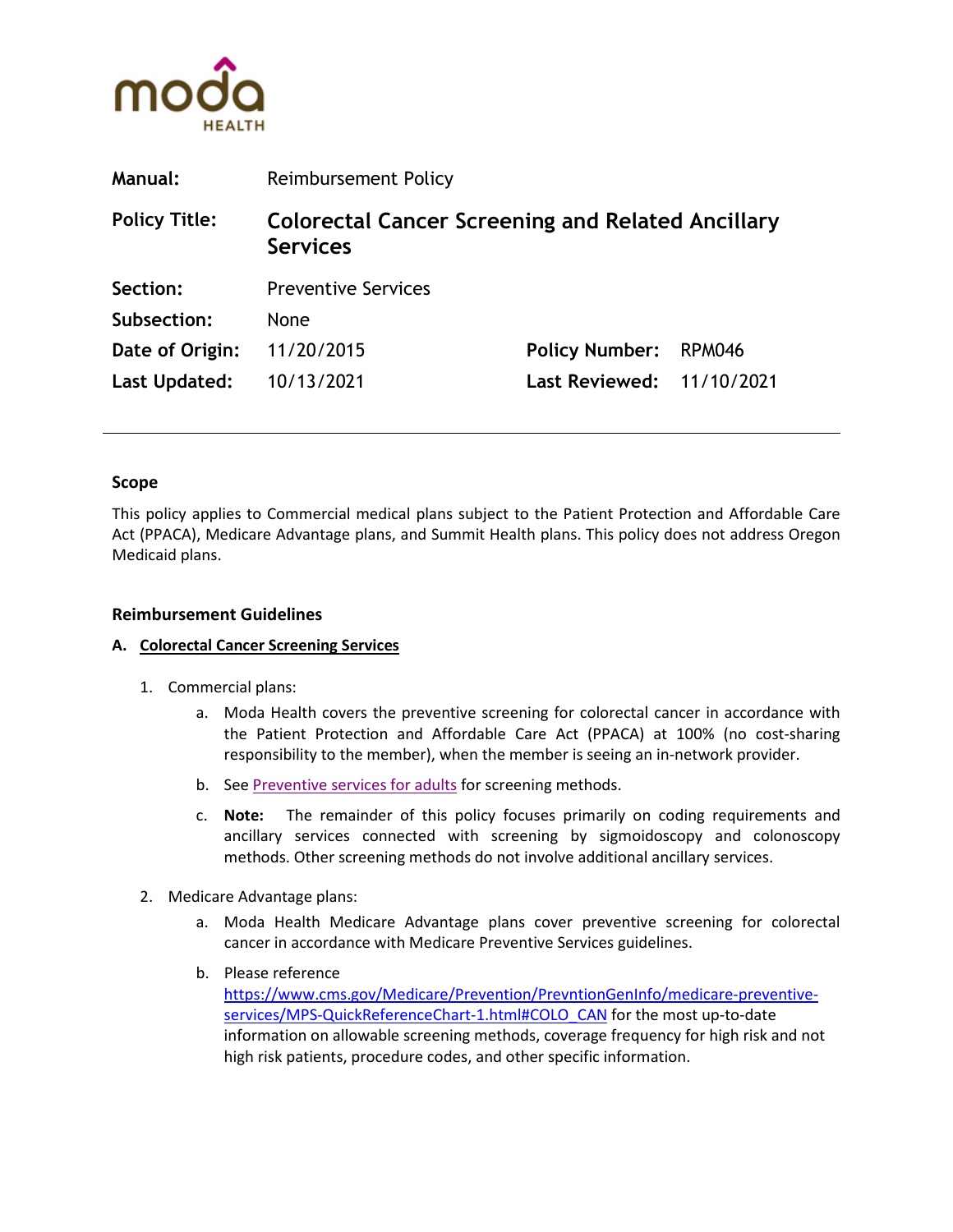c. **Note:** The remainder of this policy focuses primarily on coding requirements and ancillary services connected with screening by sigmoidoscopy and colonoscopy methods. Other screening methods do not involve additional ancillary services.

### **B. Provider Network Requirements For No Cost-Sharing Screening Benefits**

- 1. Commercial plans:
	- a. In-network providers must be used for this PPACA Preventive Benefit.
	- b. Non-Network Preventive Care Services are not part of the PPACA requirements. Screening colonoscopies or sigmoidoscopies or related ancillary services performed by a non-network provider will be covered at the usual diagnostic or medical services benefit level with the applicable member cost-sharing amounts.
- 2. Medicare Advantage plans:

For Medicare Advantage plans, the provider must accept Medicare, but is not required to be contracted directly with Moda Health Medicare Advantage.

## **C. Coding For Preventive Services**

Correctly coding preventive care services is essential for the claim to process correctly and for the member to receive available preventive benefits. In general:

- Submit preventive care services with diagnosis codes that represent health services encounters that are not for the treatment of illness or injury.
- Preventive care service claims submitted with diagnosis codes that represent treatment of illness or injury as the primary (first) diagnosis, will be processed as applicable under the member's normal medical benefits rather than preventive care coverage.
- Non-preventive care services incorrectly coded with a preventive diagnosis will not be covered as preventive care; in some cases they will be denied as a billing error, and in other cases, they may be processed as applicable under the member's normal medical benefits rather than preventive care coverage.

This policy outlines further specific coding requirements for various colorectal cancer screening services and related ancillary services. These requirements must be met to ensure the member receives their available preventive benefits.

#### **D. Screening Colonoscopy Or Sigmoidoscopy When No Abnormalities Are Found**

If a screening colonoscopy is performed and no abnormalities are found, submit the service with a procedure code specific to a screening colonoscopy (e.g. G0105, G0121).

If a screening sigmoidoscopy is performed and no abnormalities are found, submit the service with a procedure code specific to a screening sigmoidoscopy (e.g. G0104).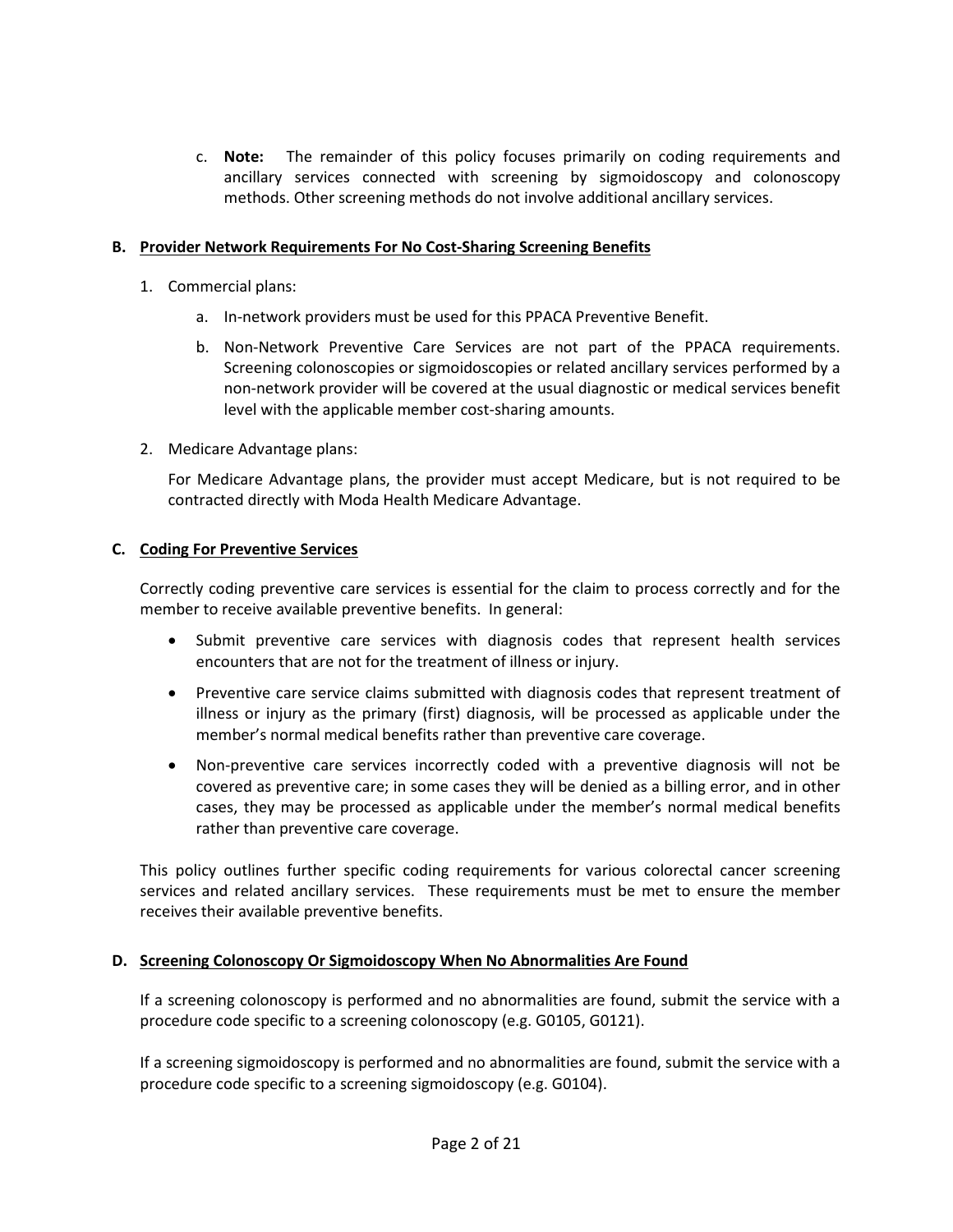# **E. Screening Colonoscopy Or Sigmoidoscopy Converted To Diagnostic Or Therapeutic Colonoscopy Or Sigmoidoscopy**

When an abnormality is encountered during screening colonoscopy or sigmoidoscopy:

- 1. The colonoscopy or sigmoidoscopy is still classified as a preventive service eligible for coverage at the no-member-cost-share benefit level.
	- a. Submit the claim with Z12.11 (Encounter for screening for malignant neoplasm of colon) as the first-listed diagnosis code; this is the reason for the service or encounter. Use of Z12.11 in the first diagnosis position is essential to ensure the member's PPACA no-costshare benefits are accessed.
	- b. Modifier PT is to be appended to the appropriate diagnostic or therapeutic colonoscopy procedure code(s).
	- c. Claims with diagnostic colonoscopy/sigmoidoscopy procedure codes submitted without modifier PT appended or without Z12.11 as the first-listed diagnosis code will be processed under the member's normal medical benefit level, not preventive benefits.
- 2. For Commercial plans: Future colonoscopies or sigmoidoscopies are no longer eligible for Preventive screening benefits under the Patient Protection and Affordable Care Act (PPACA); they are considered diagnostic, monitoring or surveillance testing (see Monitoring or Surveillance Testing below).
- 3. For Medicare Advantage plans: Future colonoscopies or sigmoidoscopies may be eligible for preventive screening benefits provided criteria outlined in the CMS National Coverage Determination (NCD) for Colorectal Cancer Screening Tests are met. (CMS<sup>11</sup>)

# **F. Ancillary Services for Commercial Plans**

Effective for dates of service 1/1/2016 and following, ancillary services directly related to screening colonoscopies or sigmoidoscopies are considered part of the preventive service and covered at the no-member-cost-share benefit level.

1. Specialist Consultation Prior To The Screening Colonoscopy Procedure.

A pre-procedure evaluation office visit with the physician performing the screening colonoscopy/sigmoidoscopy is classified as a preventive service eligible for coverage at the nomember-cost-share benefit level.

- a. Coding requirements:
	- i. For dates of service 7/1/2016 and after, S0285 is the most comprehensive and specific code available. For Commercial plans, S0285 may be used to report this visit. For Medicare Advantage plans, S0285 is a Status I (invalid) code, and regular E/M codes must be used.
	- ii. If S0285 is not appropriate (e.g. Medicare Advantage plans or prior to  $7/1/2016$ ), report the pre-procedure evaluation office visit with the appropriate new-patient, established-patient, or consultation evaluation and management (E/M) procedure code.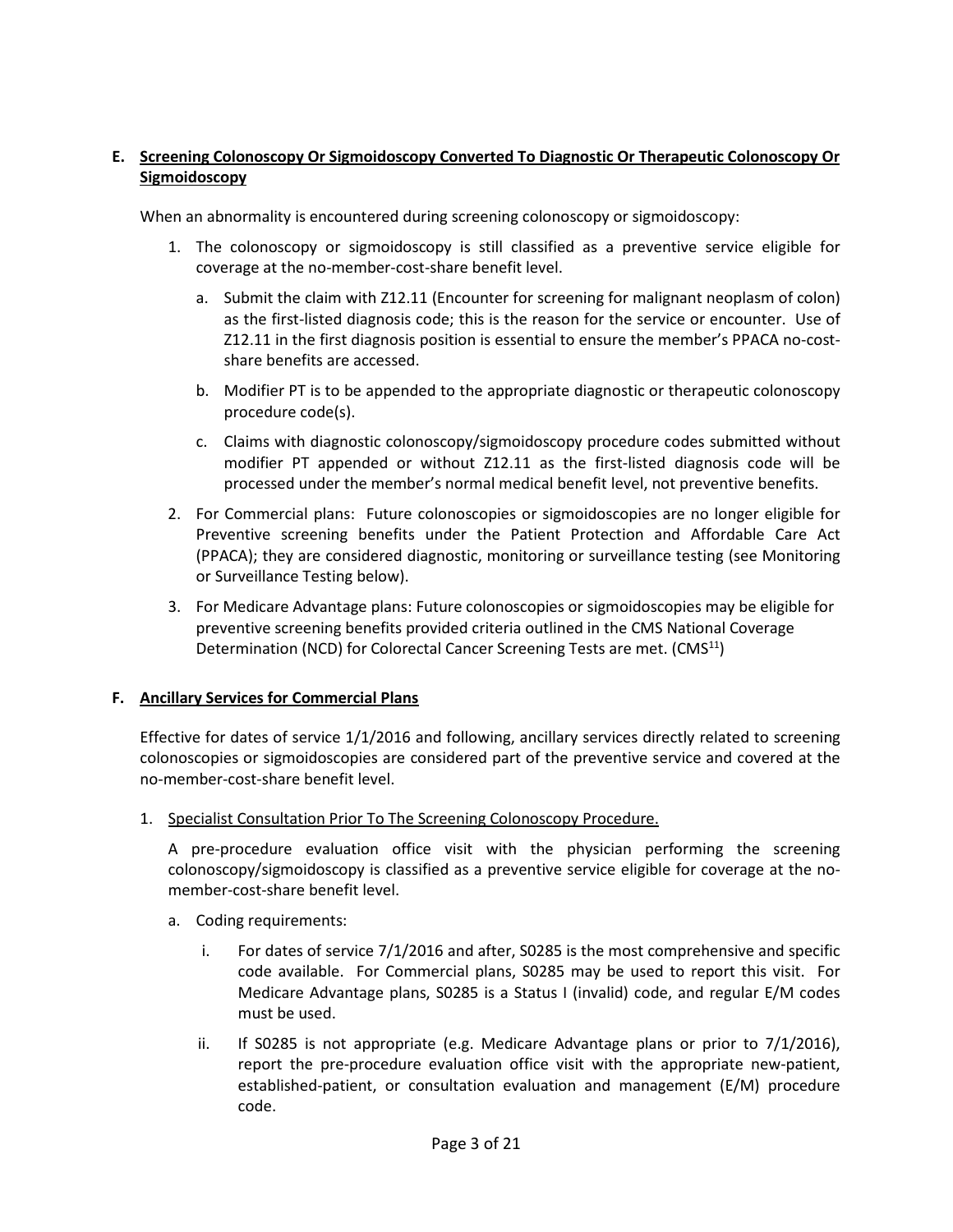- iii. Moda Health requires the E/M service to be submitted with modifier 33 appended to identify that it is directly connected to a planned screening colonoscopy/sigmoidoscopy service. Use of modifier 33 is essential to ensure the member's PPACA no-cost-share benefits are accessed.
- iv. Report Z01.818 (Encounter for other preprocedural examination) as the first-listed diagnosis code. Since the screening colonoscopy/sigmoidoscopy is not performed at this encounter, Z12.11 is not an appropriate diagnosis code.
- v. If the pre-procedure evaluation office visit is performed at a hospital-owned providerbased clinic:
	- a) For dates of service 12/31/2018 and prior, if submitted on a CMS1450 claim , submit the visit under one of the following revenue codes:
		- 1) 0510 (Clinic—General)
		- 2) 0960 (Professional Fees—General)
		- 3) If additional revenue codes need to be configured for this benefit, submit a formal letter of request with enclosed copies of the applicable billing guidelines from CMS and the Uniform Billing Editor, and any other relevant supporting documentation.
			- i) If the need is identified due to a claim denial, submit the request as part of a formal written appeal for that claim.
			- ii) If the need is identified before a claims submission, submit the formal written request to the attention of your Medical Professional Relations Representative.
	- b) For dates of service 1/1/2019 and following:
		- 1) For Commercial lines of business, submit the service on a CMS1500 claim form with place of service 11. (Moda<sup>c</sup>)
		- 2) For Medicare Advantage lines of business and submitted on a CMS1450 claim, submit the visit under one of the following revenue codes:
			- i) 0510 (Clinic—General)
			- ii) 0960 (Professional Fees—General)
- b. A pre-procedure evaluation office visit submitted without modifier 33 appended, diagnosis code Z01.818, or otherwise not meeting the above coding requirements, will be processed under the member's medical office visit or specialist visit benefit, not the preventive benefit.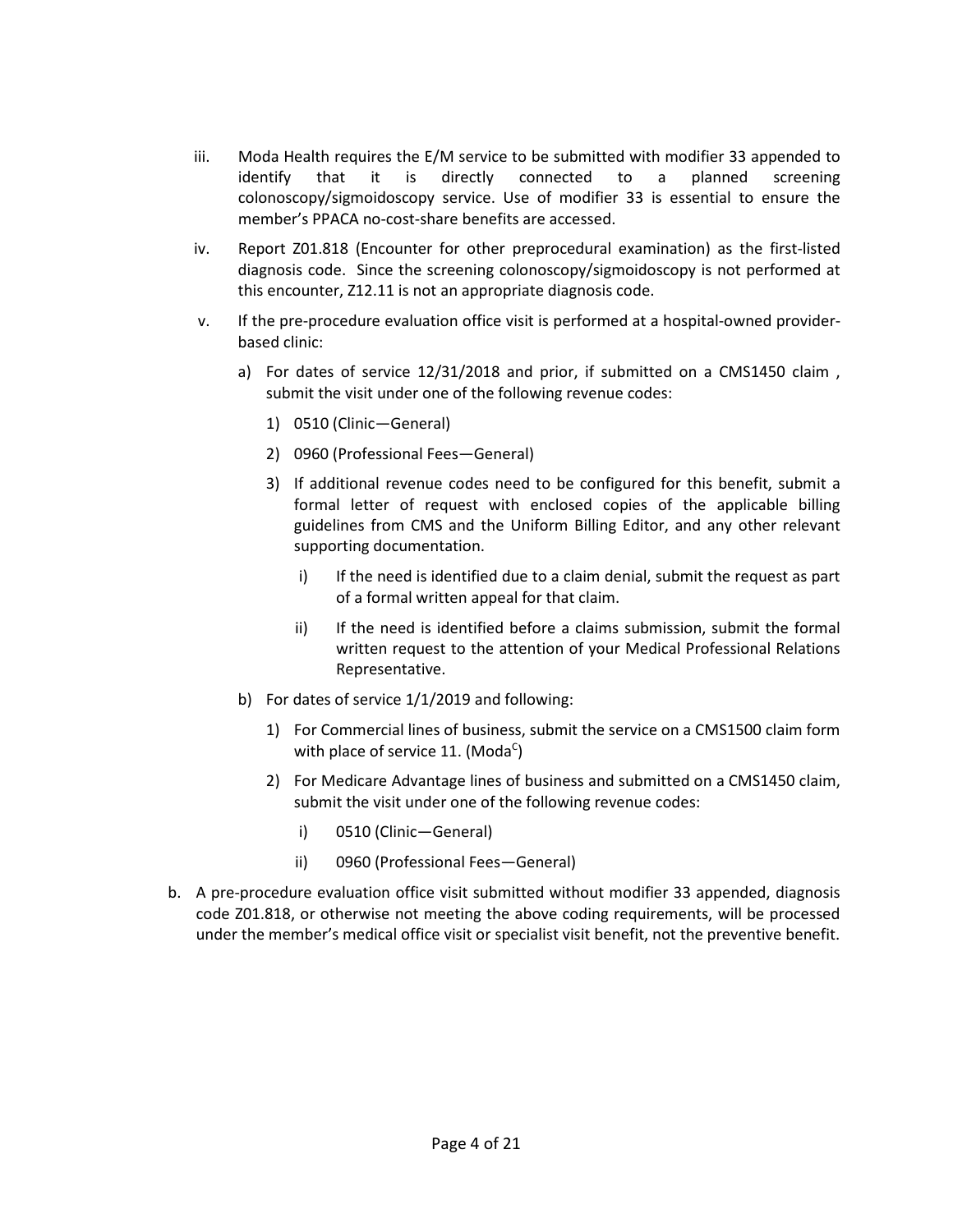### 2. Anesthesia & Conscious Sedation.

- a. Moderate (Conscious) Sedation.
	- i. For dates of service in 2016 and prior, per CPT guidelines, colonoscopy and sigmoidoscopy procedure codes include conscious sedation.
		- a) CPT codes 99143 99150 may not be reported by the same provider in conjunction with the colonoscopy/sigmoidoscopy procedure.
		- b) CPT codes 99148 99150 may be reported by a second physician or qualified provider under limited circumstances; refer to the CPT guidelines for 99143 – 99150.
	- ii. For dates of service in 2017 and following, colonoscopy and sigmoidoscopy procedure codes no longer include conscious sedation. 99151 -99157 may be separately reported. For contracted providers, eligibility for separate reimbursement will depend upon specific aspects of the provider contract.
- b. Deep Sedation or General Anesthesia.
	- i. Medical necessity criteria.

If deep sedation or general anesthesia (00810 through 2017; 00812 beginning 2018) is required for a screening colonoscopy/sigmoidoscopy, medical criteria must be met for benefits to apply. Please refer to Moda Health's Medical criteria "Anesthesia for Routine Gastrointestinal Endoscopic Procedures."

- ii. Coding requirements:
	- a) Moda Health requires the anesthesia service to be submitted with modifier PT appended to identify that it was performed for a screening colonoscopy/sigmoidoscopy service. Use of modifier PT is essential to ensure the member's PPACA no-cost-share benefits are accessed.
		- 1) For dates of service through 12/31/2017, use 00810-PT. (This code is not valid for dates of service in 2018 and following.)
		- 2) For dates of service beginning 1/1/2018 and following, use 00812-PT.
		- 3) Modifier PT is not considered valid for use with 00811. This combination will be denied. Modifier PT designates more information is available than the "not otherwise specified" of CPT code 00811, so another CPT code should be used.
		- 4) 2018 CPT code 00813 describes anesthesia for combined upper and lower gastrointestinal endoscopic procedures.
			- i) If the lower GI endoscopy began as a colorectal cancer screening endoscopy and the upper GI endoscopy was performed in the same session, then report 00813-PT, so the anesthesia may be allowed under the member's PPACA no-cost-share benefits.
			- ii) If the lower GI endoscopy did not begin as a screening procedure, report 00813 without modifier PT appended, and the member's usual medical benefit level will apply.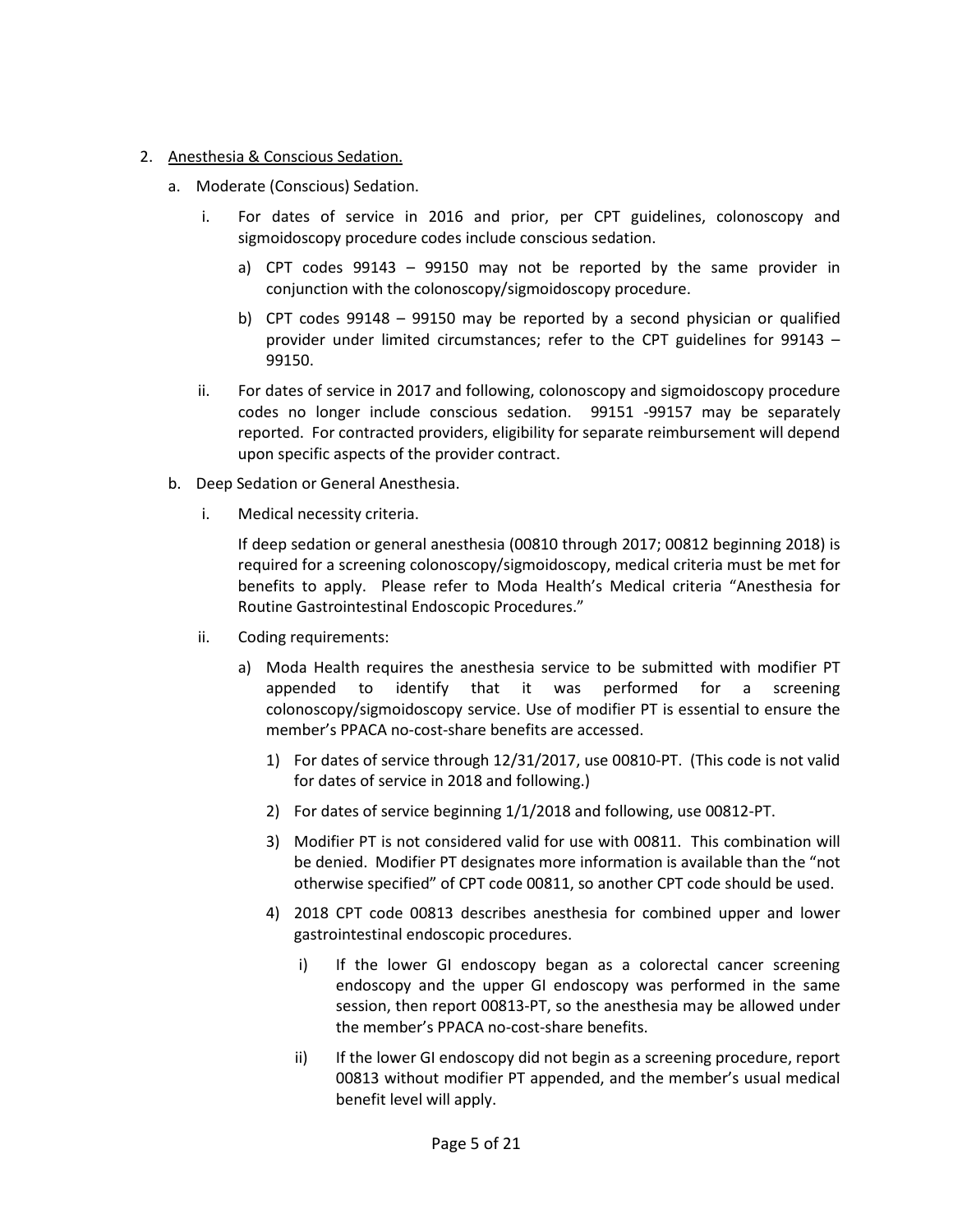- b) Submit the claim with Z12.11 (Encounter for screening for malignant neoplasm of colon) as the first-listed diagnosis code; this is the reason for the service or encounter. Use of Z12.11 in the first diagnosis position is essential to ensure the member's PPACA no-cost-share benefits are accessed.
- c) If the anesthesia service is submitted on a CMS1450 claim, submit 00810- PT/00812-PT under one of the following revenue codes:
	- 1) 0370 (Anesthesia—General)
	- 2) 0963 (Professional Fees—Anesthesiologist (MD))
	- 3) 0964 (Professional Fees—Anesthetist (CRNA))
- d) Claims for anesthesia services submitted without modifier PT appended or without a first-listed diagnosis of colorectal cancer screening will be processed under the member's usual surgical anesthesia benefit, not preventive benefits.
- 3. Pathology Services

When an abnormality is encountered during a screening colonoscopy/sigmoidoscopy and a biopsy or other pathology specimen is sent for pathology services, the pathology service is classified as a preventive service eligible for coverage at the no-member-cost-share benefit level.

- a. Coding requirements:
	- i. Moda Health requires the pathology service (e.g. 88305) to be submitted with modifier PT appended to identify that it arose from a screening colonoscopy/sigmoidoscopy service. Use of modifier PT is essential to ensure the member's PPACA no-cost-share benefits are accessed.
	- ii. Report the definitive pathologic diagnosis (e.g. K63.5) as the first-listed diagnosis, if a definitive pathologic diagnosis is available at the time the claim is filed. (ICD-10 $4$ )

A pathology service has not been completed to generate a claim until the pathologist's interpretation and report is complete and documented. Thus, the pathology conclusions are available in the report to establish the diagnosis for the claim.

- iii. Depending upon the extent of the pathology examination, and if specific extra staining technique is documented in the pathology report, 88342 is sometimes appropriate to report in addition to 88305. Modifier PT must be appended to this pathology code as well in order to ensure the member's PPACA no-cost-share screening colonoscopy benefits are accessed.
- iv. Report Z12.11 (Encounter for screening for malignant neoplasm of colon) as a secondlisted or additional diagnosis on the claim.
- v. If the pathology service is submitted on a CMS1450 claim, submit the pathology code with modifier PT appended under one of the following revenue codes:
	- 1) 0310 (Laboratory Pathology—General)
	- 2) 0311 (Laboratory Pathology—Cytology)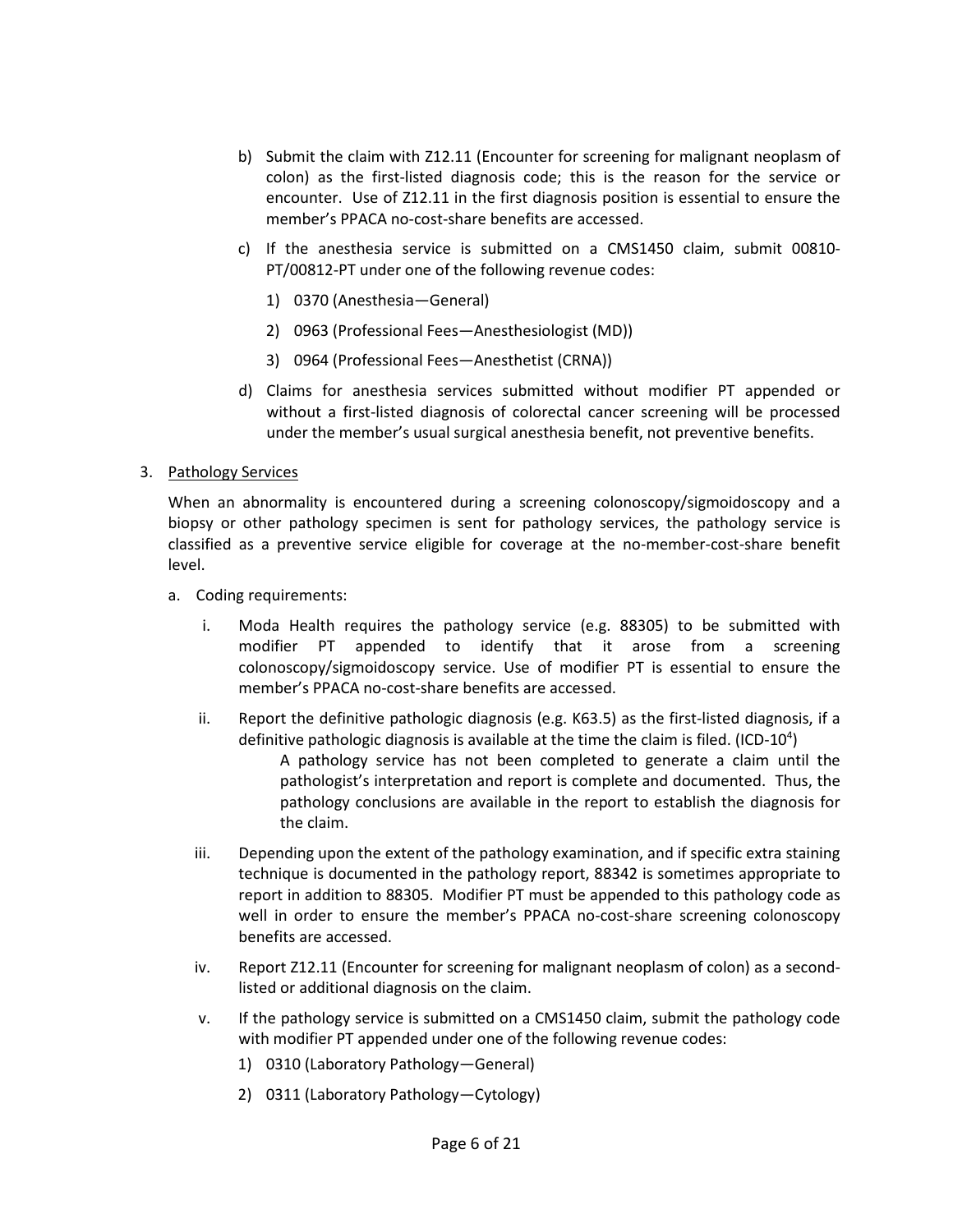- 3) 0312 (Laboratory Pathology—Histology)
- 4) 0314 (Laboratory Pathology—Biopsy)
- 5) 0960 (Professional Fees—General)
- 6) 0971 (Professional Fees—Laboratory)
- b. Pathology services submitted without modifier PT appended (or under any other revenue code) will not be processed under the member's screening colonoscopy benefit.

# 4. Facility Fees, Outpatient Hospital or Ambulatory Surgery Center

If the screening colonoscopy/sigmoidoscopy is performed at an outpatient hospital or ambulatory surgery center and an abnormality is found, the facility fees are also classified as a preventive service eligible for coverage at the no-member-cost-share benefit level.

- a. Coding requirements:
	- i. Report the appropriate diagnostic colonoscopy/sigmoidoscopy procedure code.
	- ii. Use one of the following revenue codes to report the procedure.
		- 1) 0360 (Operating Room Services—General)
		- 2) 0361 (Operating Room Services—Minor Surgery)
		- 3) 0490 (Ambulatory Surgical Care—General)
		- 4) 0517 (Clinic—Family Practice Clinic)
		- 5) 0750 (Gastrointestinal Services—General)
		- 6) 0760 (Specialty Services—General)
		- 7) 0761 (Specialty Services—Treatment Room)
	- iii. Revenue code 0510 (Clinic—General):
		- 1) May be used for Medicare Advantage plans and Medicaid plans.
		- 2) Effective for DOS January 1, 2019 and following, revenue code 0510 may not be used for Commercial plans. (Moda<sup>c</sup>)
	- iv. Modifier PT is to be appended to the appropriate diagnostic or therapeutic colonoscopy procedure code(s).
	- v. Report Z12.11 (Encounter for screening for malignant neoplasm of colon) as the firstlisted diagnosis code; this is the reason for the service or encounter. Use of Z12.11 in the first diagnosis position is essential to ensure the member's PPACA no-cost-share benefits are accessed.
	- vi. Report any additional findings or abnormalities encountered as additional diagnoses on the claim.
- b. Facility claims with diagnostic colonoscopy/sigmoidoscopy procedure codes submitted under any other revenue code(s) or without modifier PT appended or without Z12.11 as the first-listed diagnosis code will be processed under the member's usual medical benefit level, not the preventive benefit.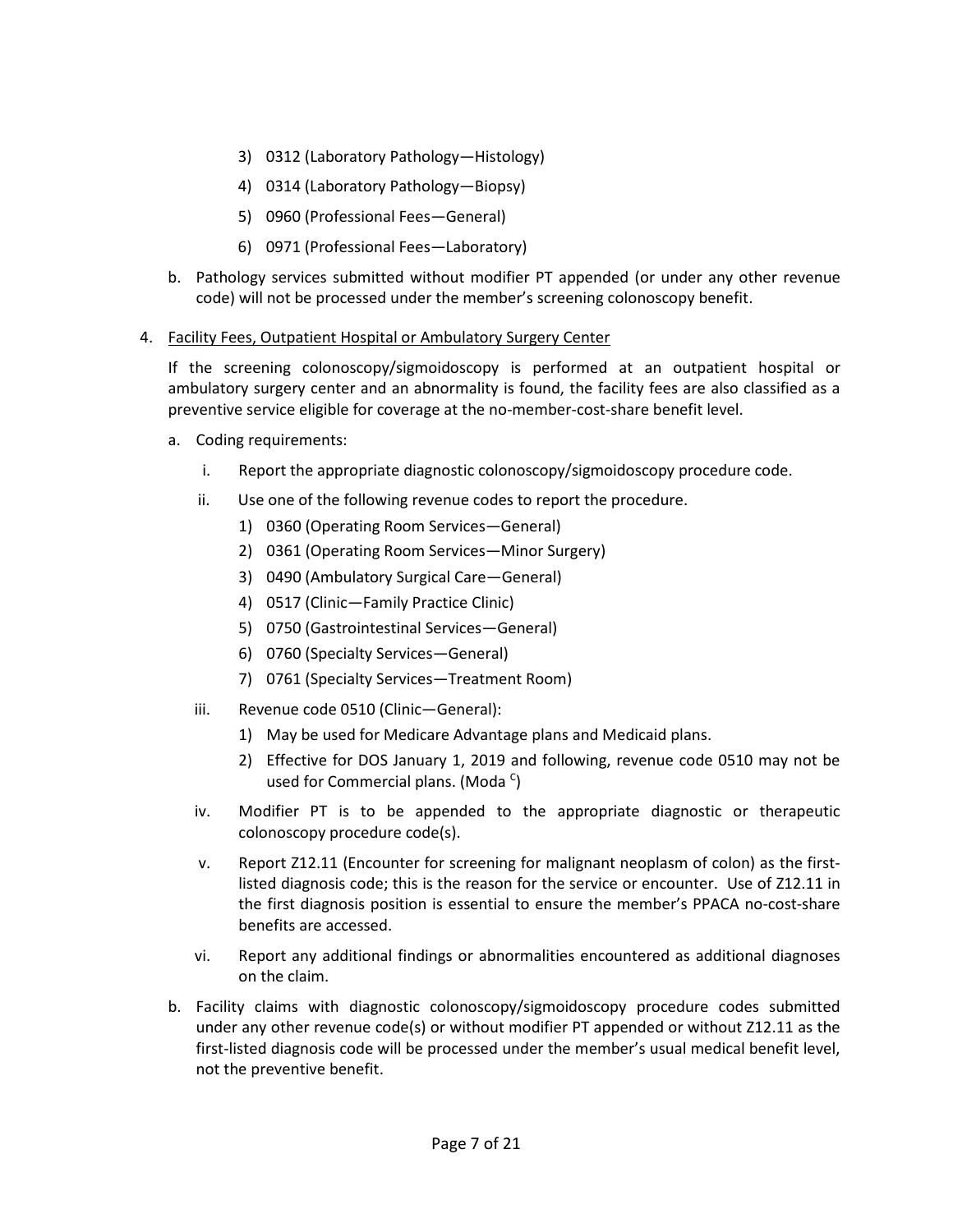c. Diagnostic colonoscopy/sigmoidoscopy procedure codes with modifier PT appended are not configured to process as colorectal cancer screening for preventive benefits on Inpatient Hospital claims, or under revenue codes for an Urgent Care Clinic (0516) or the Emergency Room (045x). Due to the contradictory nature of the services provided in these settings, colorectal cancer screening preventive services are not expected to be performed in these areas.

## **G. Ancillary Services for Medicare Advantage Plans**

- 1. Specialist Consultation Prior To The Screening Colonoscopy Procedure.
	- a. An E/M consultation visit is not covered by Medicare prior to a screening colonoscopy.
	- b. Effective 1/1/2020 Moda Medicare Advantage plans do not cover a specialist consultation visit prior to the screening colonoscopy procedure.
	- c. Should an E/M consultation visit prior to a screening colonoscopy be needed or medically necessary:
		- i. Because the member's Evidence of Coverage does not list this service as non-covered, the GI physician needs to request an organization determination from Moda Health.
		- ii. If/when Moda Health responds the services are not covered, then arrange a cash transaction with the Medicare Advantage beneficiary in advance of the specialist consultation visit prior to the screening colonoscopy.
		- iii. The member may not be balance-billed for a specialist consultation E/M visit if the member was not notified and a cash transaction arranged prior to the E/M visit taking place. (Moda<sup>D</sup>)

#### 2. Anesthesia & Conscious Sedation.

- a. Moderate (Conscious) Sedation.
	- i. For dates of service in 2016 and prior, per CPT guidelines, colonoscopy and sigmoidoscopy procedure codes include conscious sedation.
		- 1) CPT codes 99143 99150 may not be reported by the same provider in conjunction with the colonoscopy/sigmoidoscopy procedure.
		- 2) CPT codes 99148 99150 may be reported by a second physician or qualified provider under limited circumstances; refer to the CPT guidelines for 99143 – 99150.
	- ii. For dates of service in 2017 and following, colonoscopy and sigmoidoscopy procedure codes no longer include conscious sedation. 99151 -99157 may be separately reported. For contracted providers, eligibility for separate reimbursement will depend upon specific aspects of the provider contract.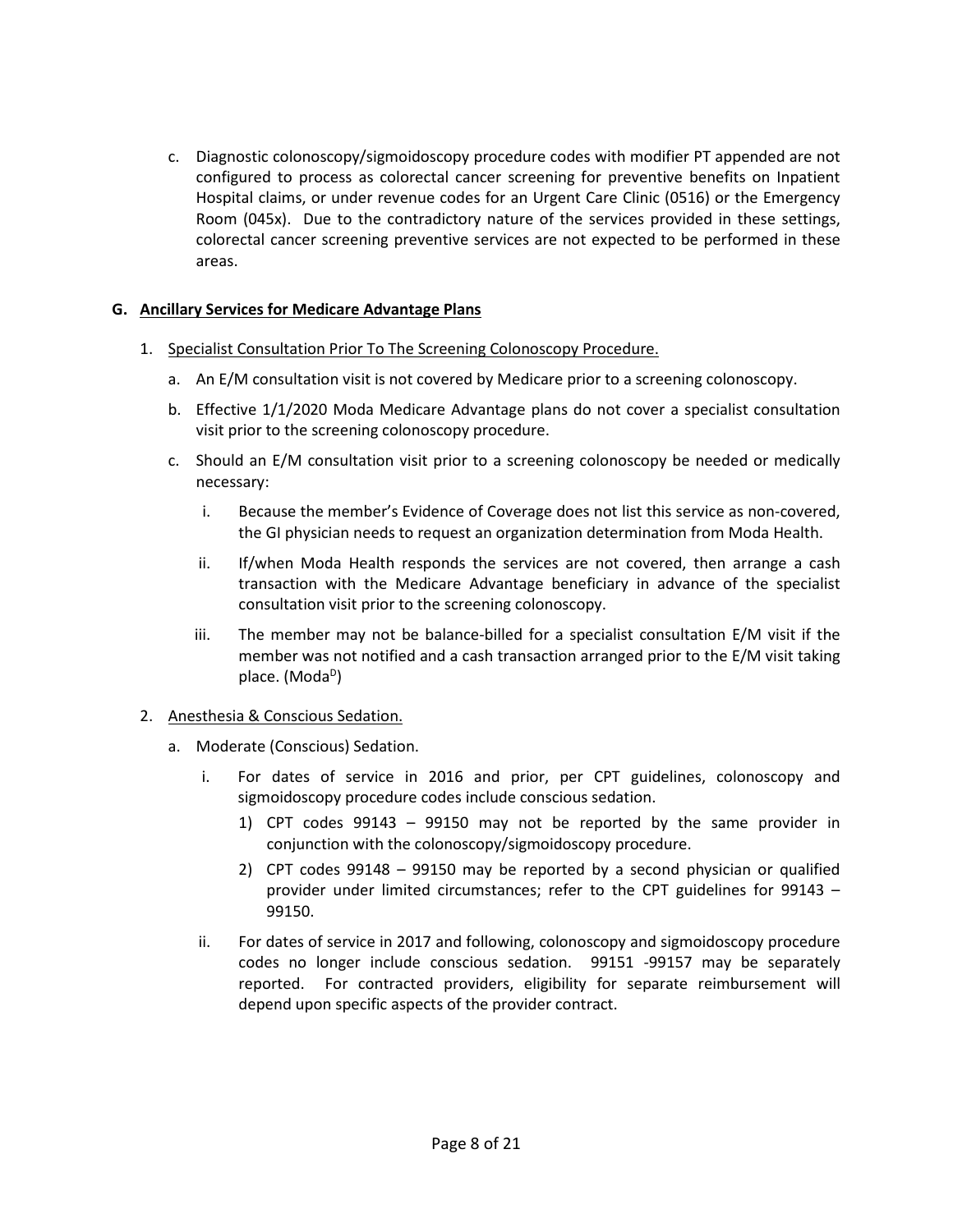- b. Deep Sedation or General Anesthesia.
	- i. Medical necessity criteria.

If deep sedation or general anesthesia (00810 through 2017; 00812 beginning 2018) is required for a screening colonoscopy/sigmoidoscopy, medical criteria must be met for benefits to apply. Please refer to Moda Health's Medical criteria "Anesthesia for Routine Gastrointestinal Endoscopic Procedures."

- ii. Coding requirements:
	- 1) Moda Health requires the anesthesia service to be submitted with modifier PT appended to identify that it was performed for a screening colonoscopy/sigmoidoscopy service. The correct use of modifiers 33 or PT is essential to ensure the member's screening colonoscopy/sigmoidoscopy no-costshare benefits are accessed.
		- a) For dates of service through 12/31/2017, use 00810-PT. (This code is not valid for dates of service in 2018 and following.)
		- b) For dates of service beginning 1/1/2018 and following, use 00812.
			- i) Append modifier 33 (Preventive Service) to the anesthesia CPT code 00812 when you supply a separately payable anesthesia service with a screening colonoscopy (G0105 and G0121) to waive patient copayment/coinsurance and deductible. (CMS<sup>7</sup>)
			- ii) When a screening colonoscopy becomes a diagnostic colonoscopy, report anesthesia services with CPT code 00812 and append modifier PT .
		- c) Modifier PT is not considered valid for use with 00811. This combination will be denied. Modifier PT designates more information is available than the "not otherwise specified" of CPT code 00811, so another CPT code should be used.
		- d) 2018 CPT code 00813 describes anesthesia for combined upper and lower gastrointestinal endoscopic procedures.
			- i) If the lower GI endoscopy was a colorectal cancer screening with no abnormalities found, and the diagnostic upper GI endoscopy was performed in the same session, then report 00813-33, so the anesthesia may be allowed under the member's screening colonoscopy/sigmoidoscopy no-cost-share benefits.
			- ii) If the lower GI endoscopy began as a colorectal cancer screening endoscopy and the upper GI endoscopy was performed in the same session, then report 00813-PT, so the anesthesia may be allowed under the member's screening colonoscopy/sigmoidoscopy no-cost-share benefits.
			- iii) If the lower GI endoscopy did not begin as a screening procedure, report 00813 without modifier PT appended, and the member's usual medical benefit level will apply.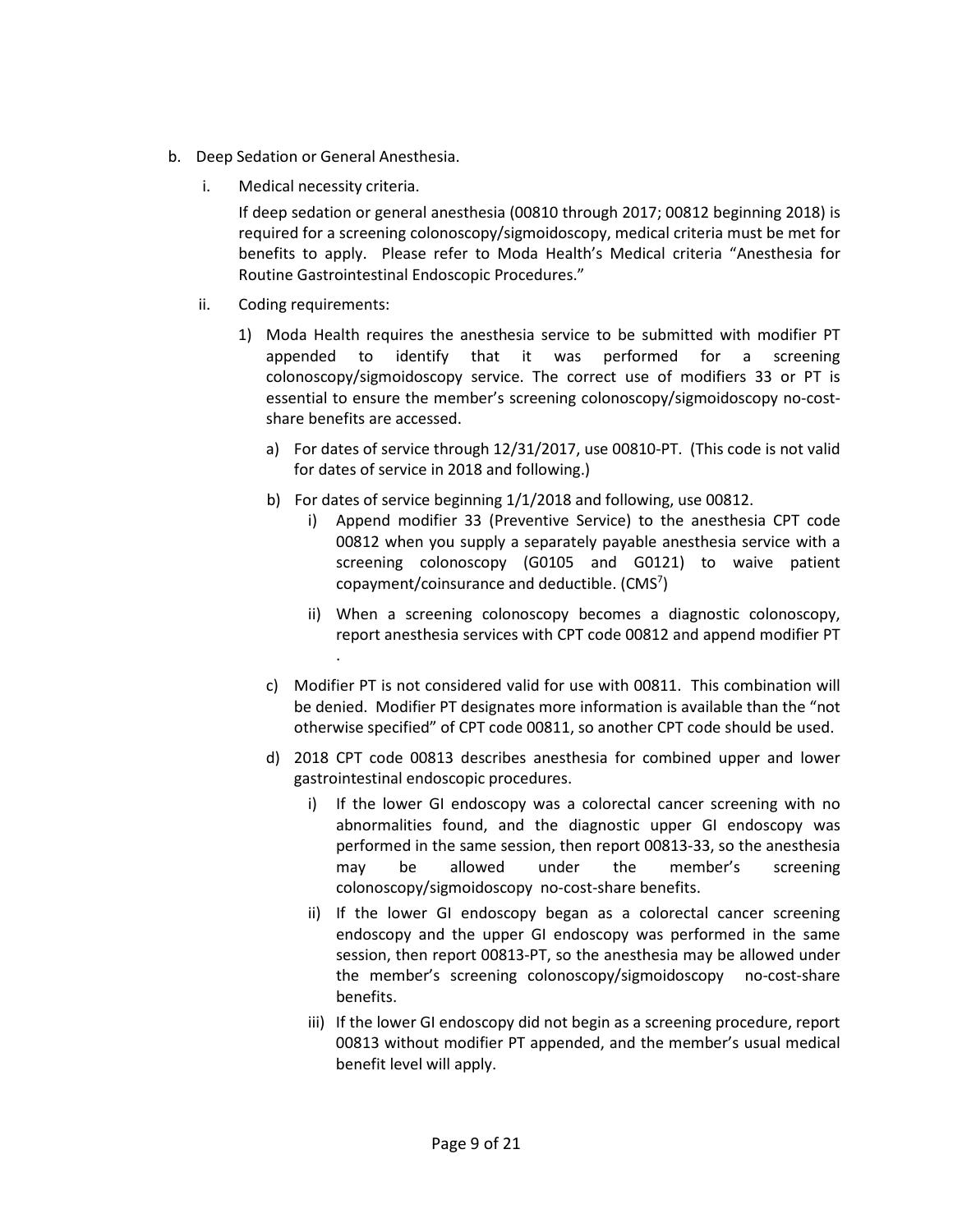- 2) Submit the claim with Z12.11 (Encounter for screening for malignant neoplasm of colon) as the first-listed diagnosis code; this is the reason for the service or encounter. Use of Z12.11 in the first diagnosis position is essential to ensure the member's screening colonoscopy/sigmoidoscopy no-cost-share benefits are accessed.
- 3) If the anesthesia service is submitted on a CMS1450 claim, submit 00810- PT/00812-PT under one of the following revenue codes:
	- a) 0370 (Anesthesia—General)
	- b) 0963 (Professional Fees—Anesthesiologist (MD))
	- c) 0964 (Professional Fees—Anesthetist (CRNA))
- 4) Claims for anesthesia services submitted without modifier PT appended or without a first-listed diagnosis of colorectal cancer screening will be processed under the member's usual surgical anesthesia benefit, not preventive benefits.

#### 3. Pathology Services

When an abnormality is encountered during a screening colonoscopy/sigmoidoscopy and a biopsy or other pathology specimen is sent for pathology services, the pathology service is classified as a preventive service eligible for coverage at the no-member-cost-share benefit level.

- a. Coding requirements:
	- i. Moda Health requires the pathology service (e.g. 88305) to be submitted with modifier PT appended to identify that it arose from a screening colonoscopy/sigmoidoscopy service. Use of modifier PT is essential to ensure the member's screening colonoscopy/sigmoidoscopy no-cost-share benefits are accessed.
	- ii. Report the definitive pathologic diagnosis (e.g. K63.5) as the first-listed diagnosis, if a definitive pathologic diagnosis is available at the time the claim is filed. (ICD-10 $4$ )

A pathology service has not been completed to generate a claim until the pathologist's interpretation and report is complete and documented. Thus, the pathology conclusions are available in the report to establish the diagnosis for the claim.

- iii. Depending upon the extent of the pathology examination, and if specific extra staining technique is documented in the pathology report, 88342 is sometimes appropriate to report in addition to 88305. Modifier PT must be appended to this pathology code as well in order to ensure the member's screening colonoscopy/sigmoidoscopy no-costshare screening colonoscopy benefits are accessed.
- iv. Report Z12.11 (Encounter for screening for malignant neoplasm of colon) as a secondlisted or additional diagnosis on the claim.
- v. If the pathology service is submitted on a CMS1450 claim, submit the pathology code with modifier PT appended under one of the following revenue codes:
	- 1) 0310 (Laboratory Pathology—General)
	- 2) 0311 (Laboratory Pathology—Cytology)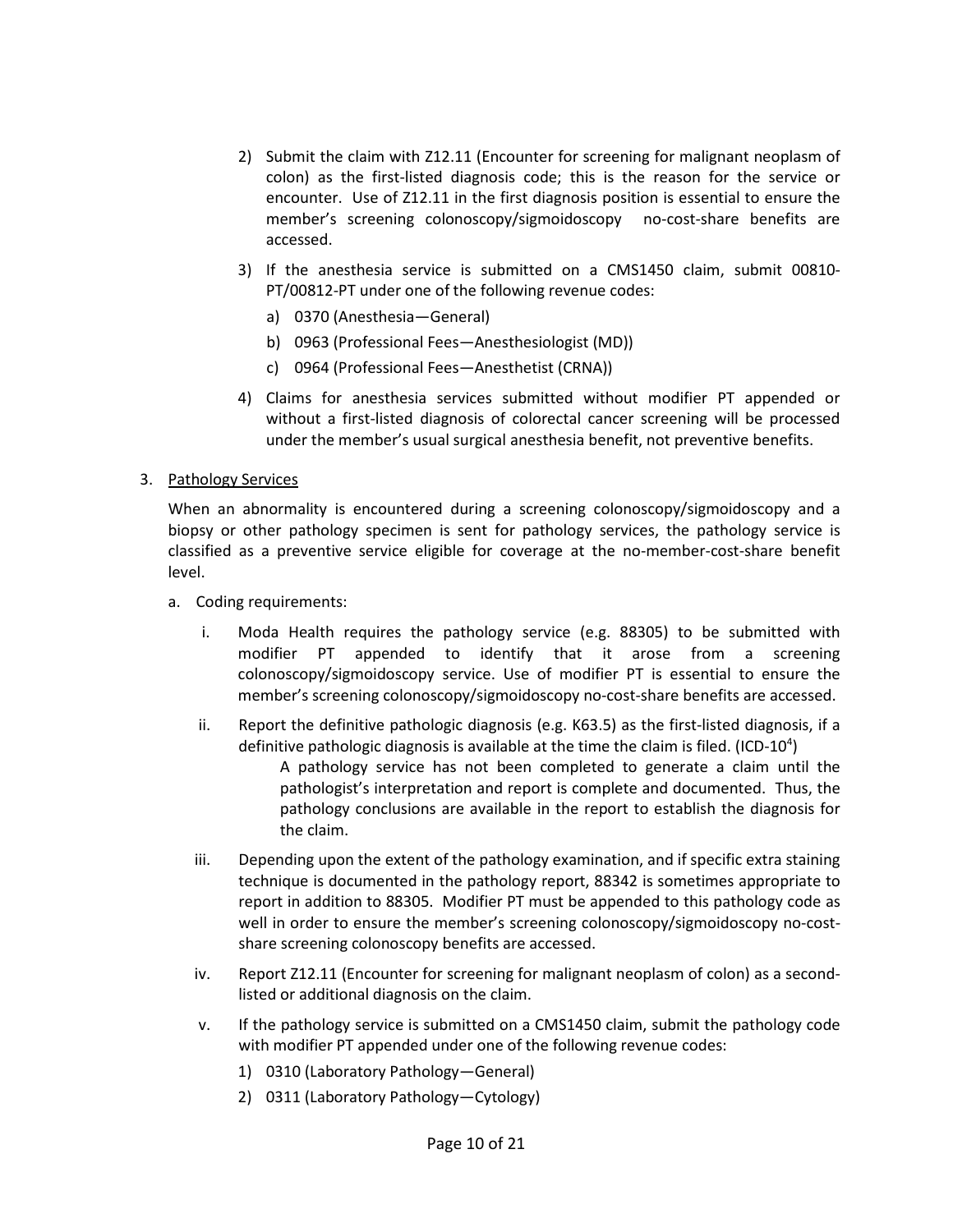- 3) 0312 (Laboratory Pathology—Histology)
- 4) 0314 (Laboratory Pathology—Biopsy)
- 5) 0960 (Professional Fees—General)
- 6) 0971 (Professional Fees—Laboratory)
- b. Pathology services submitted without modifier PT appended (or under any other revenue code) will not be processed under the member's screening colonoscopy benefit.

## 4. Facility Fees, Outpatient Hospital or Ambulatory Surgery Center

If the screening colonoscopy/sigmoidoscopy is performed at an outpatient hospital or ambulatory surgery center and an abnormality is found, the facility fees are also classified as a preventive service eligible for coverage at the no-member-cost-share benefit level.

- a. Coding requirements:
	- i. Report the appropriate diagnostic colonoscopy/sigmoidoscopy procedure code.
	- ii. Use one of the following revenue codes to report the procedure.
		- 1) 0360 (Operating Room Services—General)
		- 2) 0361 (Operating Room Services—Minor Surgery)
		- 3) 0490 (Ambulatory Surgical Care—General)
		- 4) 0517 (Clinic—Family Practice Clinic)
		- 5) 0750 (Gastrointestinal Services—General)
		- 6) 0760 (Specialty Services—General)
		- 7) 0761 (Specialty Services—Treatment Room)
	- iii. Revenue code 0510 (Clinic—General):
		- 1) May be used for Medicare Advantage plans and Medicaid plans.
		- 2) Effective for DOS January 1, 2019 and following, revenue code 0510 may not be used for Commercial plans. (Moda <sup>c</sup>)
	- iv. Modifier PT is to be appended to the appropriate diagnostic or therapeutic colonoscopy procedure code(s).
	- v. Report Z12.11 (Encounter for screening for malignant neoplasm of colon) as the firstlisted diagnosis code; this is the reason for the service or encounter. Use of Z12.11 in the first diagnosis position is essential to ensure the member's screening colonoscopy/sigmoidoscopy no-cost-share benefits are accessed.
	- vi. Report any additional findings or abnormalities encountered as additional diagnoses on the claim.
- b. Facility claims with diagnostic colonoscopy/sigmoidoscopy procedure codes submitted under any other revenue code(s) or without modifier PT appended or without Z12.11 as the first-listed diagnosis code will be processed under the member's usual medical benefit level, not the preventive benefit.
- c. Diagnostic colonoscopy/sigmoidoscopy procedure codes with modifier PT appended are not configured to process as colorectal cancer screening for preventive benefits on Inpatient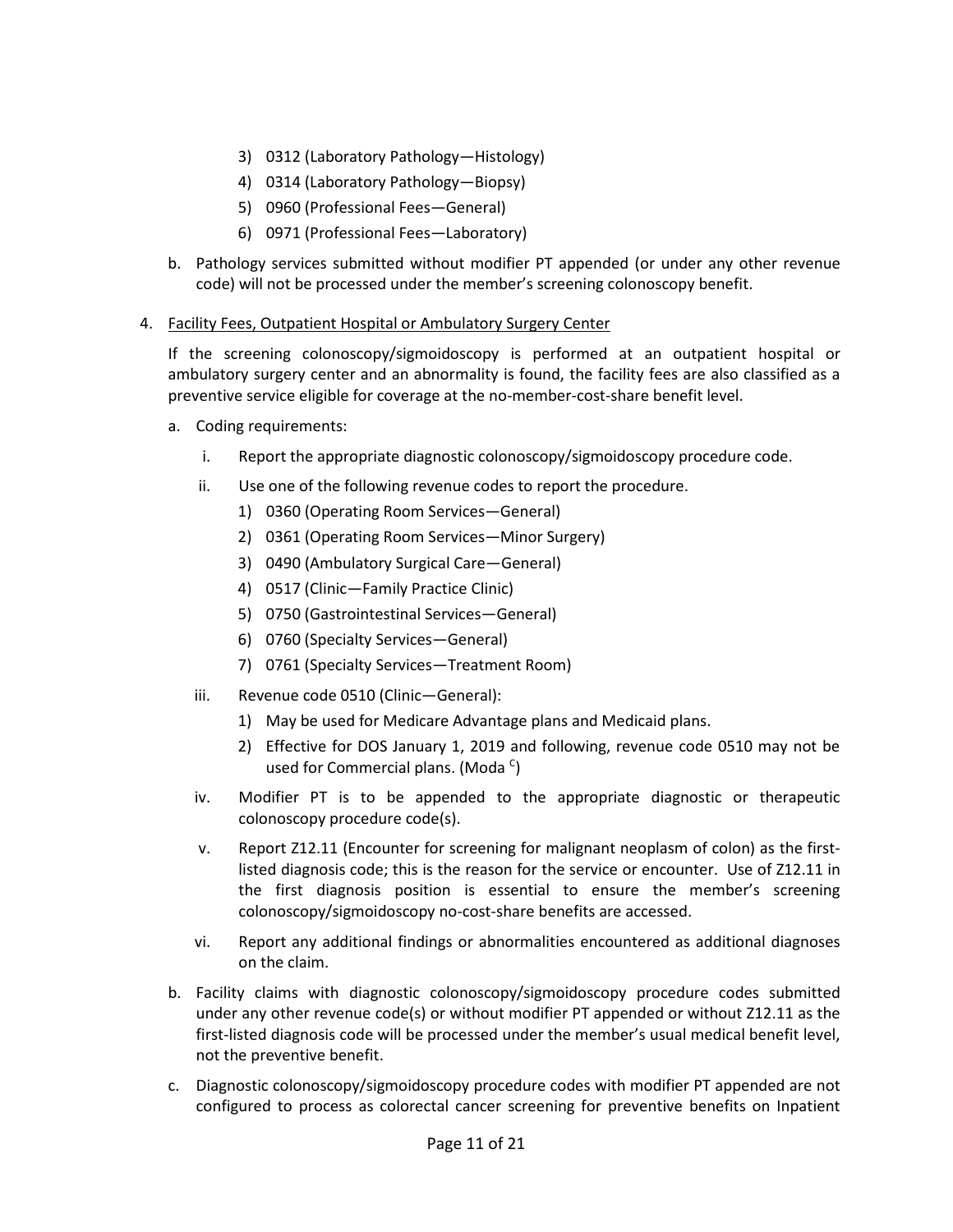Hospital claims, or under revenue codes for an Urgent Care Clinic (0516) or the Emergency Room (045x). Due to the contradictory nature of the services provided in these settings, colorectal cancer screening preventive services are not expected to be performed in these areas.

## **H. More Frequent Colon Cancer Testing**

There are times when a physician or other qualified healthcare provider determines colon cancer testing should be performed more frequently than the standard preventive screening recommendations. Which type of benefit applies to the more frequent testing varies according to the line of business.

- 1. Commercial Plans -- Screening Versus Diagnostic, Monitoring or Surveillance Testing
	- a. More frequent colon cancer testing is considered Preventive if the patient is being observed due to family history or because of other risk factors (e.g. work environment). (Moda<sup>10</sup>)
	- b. If the patient has a diagnosis of previous colorectal cancer or has a personal history of adenomatous polyps, inflammatory bowel disease, or other risk factors for colorectal cancer, more frequent colonoscopies or sigmoidoscopies are warranted for monitoring or surveillance of a diagnosed condition.
		- i. A personal history diagnosis (e.g. personal history of adenomatous polyps, inflammatory bowel disease, or other risk factors for colorectal cancer) is considered a Medical diagnosis code. (Moda $<sup>A</sup>$ )</sup>
		- ii. When a Medical diagnosis code (such as a personal history of one of these conditions) is the reason for a colonoscopy or sigmoidoscopy, the procedure is not considered preventive screening.
		- iii. Instead, colonoscopies and/or sigmoidoscopies billed with one of these personal history diagnoses are covered under the diagnostic or Medical benefit and are subject to the usual member cost-sharing requirements.
- 2. Medicare Advantage Colorectal Cancer Screening for an Individual At High Risk For Colorectal Cancer.
	- a. An individual at high risk for colorectal cancer means an individual with one or more of the following:  $(CMS<sup>10</sup>)$ 
		- i. A close relative (sibling, parent, or child) who has had colorectal cancer or an adenomatous polyp;
		- ii. A family history of familial adenomatous polyposis;
		- iii. A family history of hereditary nonpolyposis colorectal cancer;
		- iv. A personal history of adenomatous polyps; or
		- v. A personal history of colorectal cancer; or
		- vi. Inflammatory bowel disease, including Crohn's Disease, and ulcerative colitis.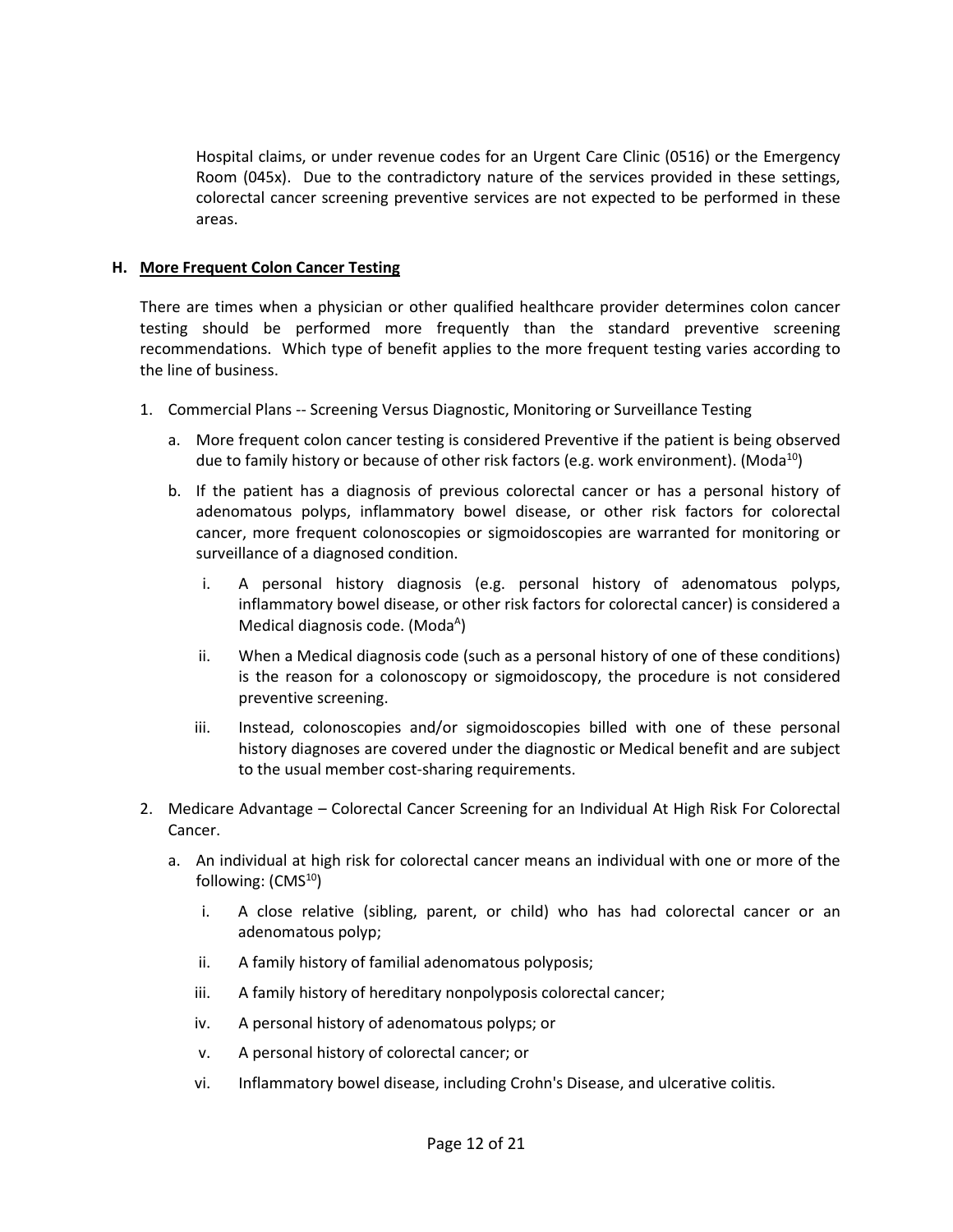b. For each type of colorectal cancer screening (multitarget sDNA test, fecal occult blood test, sigmoidoscopy, colonoscopy, or barium enema alternative) Medicare defines a different and/or more frequent schedule of testing for individuals at high risk for colorectal cancer than for those who are not at high risk.

For the most up-to-date information, please reference: Preventive Services Chart | [Medicare Learning Network® | ICN MLN006559 December 2020 \(cms.gov\)](https://www.cms.gov/Medicare/Prevention/PrevntionGenInfo/medicare-preventive-services/MPS-QuickReferenceChart-1.html#COLO_CAN) .

# **Codes, Terms, and Definitions**

Acronyms Defined

| <b>Acronym</b> |          | <b>Definition</b>                                                                |
|----------------|----------|----------------------------------------------------------------------------------|
| AHA            | $=$      | American Hospital Association                                                    |
| AMA            | $=$      | <b>American Medical Association</b>                                              |
| <b>CCI</b>     | $\equiv$ | Correct Coding Initiative (see "NCCI")                                           |
| <b>CMS</b>     | $=$      | <b>Centers for Medicare and Medicaid Services</b>                                |
| <b>CPT</b>     | $\equiv$ | <b>Current Procedural Terminology</b>                                            |
| <b>DRG</b>     | $=$      | Diagnosis Related Group (also known as/see also MS DRG)                          |
| <b>HCPCS</b>   | $\equiv$ | Healthcare Common Procedure Coding System                                        |
|                |          | (acronym often pronounced as "hick picks")                                       |
| <b>HIPAA</b>   | $=$      | Health Insurance Portability and Accountability Act                              |
| ICD            | $\equiv$ | <b>International Classification of Diseases</b>                                  |
| ICD-10         | $=$      | International Classification of Diseases, Tenth Edition                          |
| ICD-10-CM      | $\equiv$ | International Classification of Diseases, Tenth Edition, Clinical Modification   |
| ICD-10-PCS     | $\equiv$ | International Classification of Diseases, Tenth Edition, Procedure Coding System |
| <b>MS DRG</b>  | $=$      | Medicare Severity Diagnosis Related Group (also known as/see also DRG)           |
| <b>NCCI</b>    | $=$      | National Correct Coding Initiative (aka "CCI")                                   |
| <b>PPACA</b>   | $=$      | Patient Protection and Affordable Care Act                                       |
| <b>RPM</b>     | $=$      | Reimbursement Policy Manual (e.g. in context of "RPM052" policy number, etc.)    |
| UB             | $=$      | <b>Uniform Bill</b>                                                              |
| <b>USPSTF</b>  | $=$      | United States Preventive Services Task Force                                     |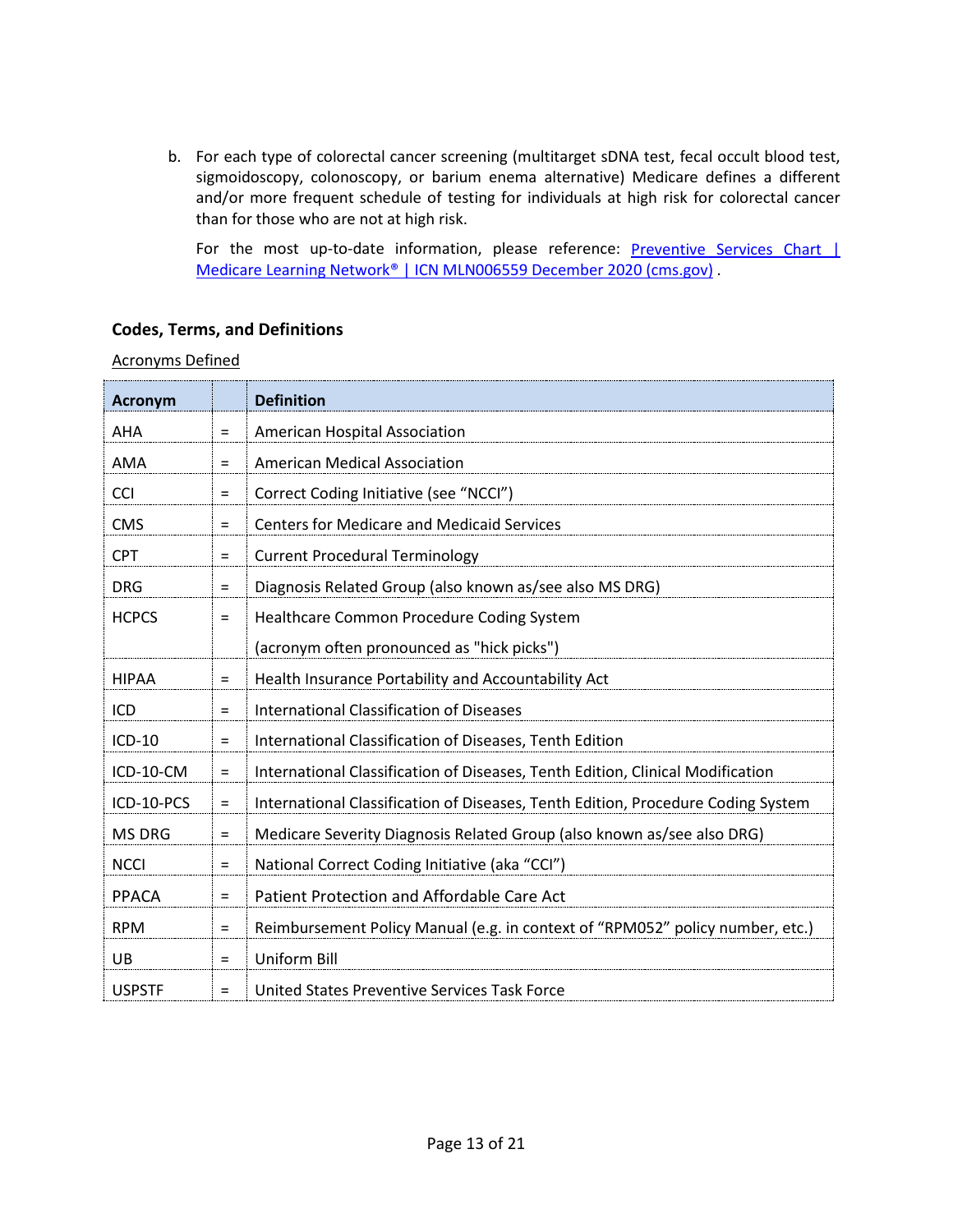# Definition of Terms

| <b>Term</b>  | <b>Definition</b>                                                                                                                                                                                                                                                                                                                                                        |
|--------------|--------------------------------------------------------------------------------------------------------------------------------------------------------------------------------------------------------------------------------------------------------------------------------------------------------------------------------------------------------------------------|
| Screening    | "Screening is the testing for disease or disease precursors in seemingly well<br>individuals so that early detection and treatment can be provided for those who test<br>positive for the disease (e.g., screening mammogram)." (ICD-10 <sup>3</sup> )                                                                                                                   |
| Diagnostic   | "The testing of a person to rule out or confirm a suspected diagnosis because the<br>patient has some sign or symptom is a diagnostic examination, not a screening." (ICD-<br>$10^3$ )                                                                                                                                                                                   |
| Monitoring   | Routine monitoring of an existing health condition (such as diabetes or high<br>cholesterol) is not a routine preventive service. In this case, the word "routine" does<br>not refer to the health insurance benefit category, but rather it means that the testing<br>or care is considered a medical standard of care for the patient's known problem or<br>condition. |
|              | Anytime a known condition or problem exists, the testing and care for that condition<br>is never considered preventive; instead it is covered under the benefit category for<br>that condition (e.g. Medical, Substance Use Disorder, Maternity, Infertility, etc.).                                                                                                     |
| Surveillance | Close and continuous observation or testing (Merriam Webster <sup>6</sup> )                                                                                                                                                                                                                                                                                              |
|              | Surveillance testing is considered Medical if it is being done to observe or monitor a<br>known symptom, problem, or previously identified abnormality. The diagnosis code<br>needs to indicate the problem or symptom which is being observed or monitored.                                                                                                             |
|              | Surveillance testing is considered Preventive if the patient is being observed because<br>of risk factors (e.g. work environment) or due to family history.                                                                                                                                                                                                              |

# Procedure codes:

| Code  | <b>Code Description</b>                                                                           |                    |
|-------|---------------------------------------------------------------------------------------------------|--------------------|
| 00810 | Anesthesia for lower intestinal endoscopic procedures, endoscope<br>introduced distal to duodenum | Deleted 12/31/2017 |
|       |                                                                                                   |                    |
|       | Anesthesia for lower intestinal endoscopic procedures, endoscope                                  | New code added     |
| 00811 | introduced distal to duodenum; not otherwise specified.                                           | 1/1/2018           |
|       | Anesthesia for lower intestinal endoscopic procedures, endoscope                                  | New code added     |
| 00812 | introduced distal to duodenum; screening colonoscopy.                                             | 1/1/2018           |
|       | Anesthesia for combined upper and lower gastrointestinal                                          |                    |
|       | endoscopic procedures, endoscope introduced both proximal to and                                  | New code added     |
| 00813 | distal to the duodenum.                                                                           | 1/1/2018           |
| 45303 | Proctosigmoidoscopy, rigid; with dilation (eg, balloon, guide wire, bougie)                       |                    |
| 45305 | Proctosigmoidoscopy, rigid; with biopsy, single or multiple                                       |                    |
| 45307 | Proctosigmoidoscopy, rigid; with removal of foreign body                                          |                    |
|       | Proctosigmoidoscopy, rigid; with removal of single tumor, polyp, or other lesion by hot biopsy    |                    |
| 45308 | forceps or bipolar cautery                                                                        |                    |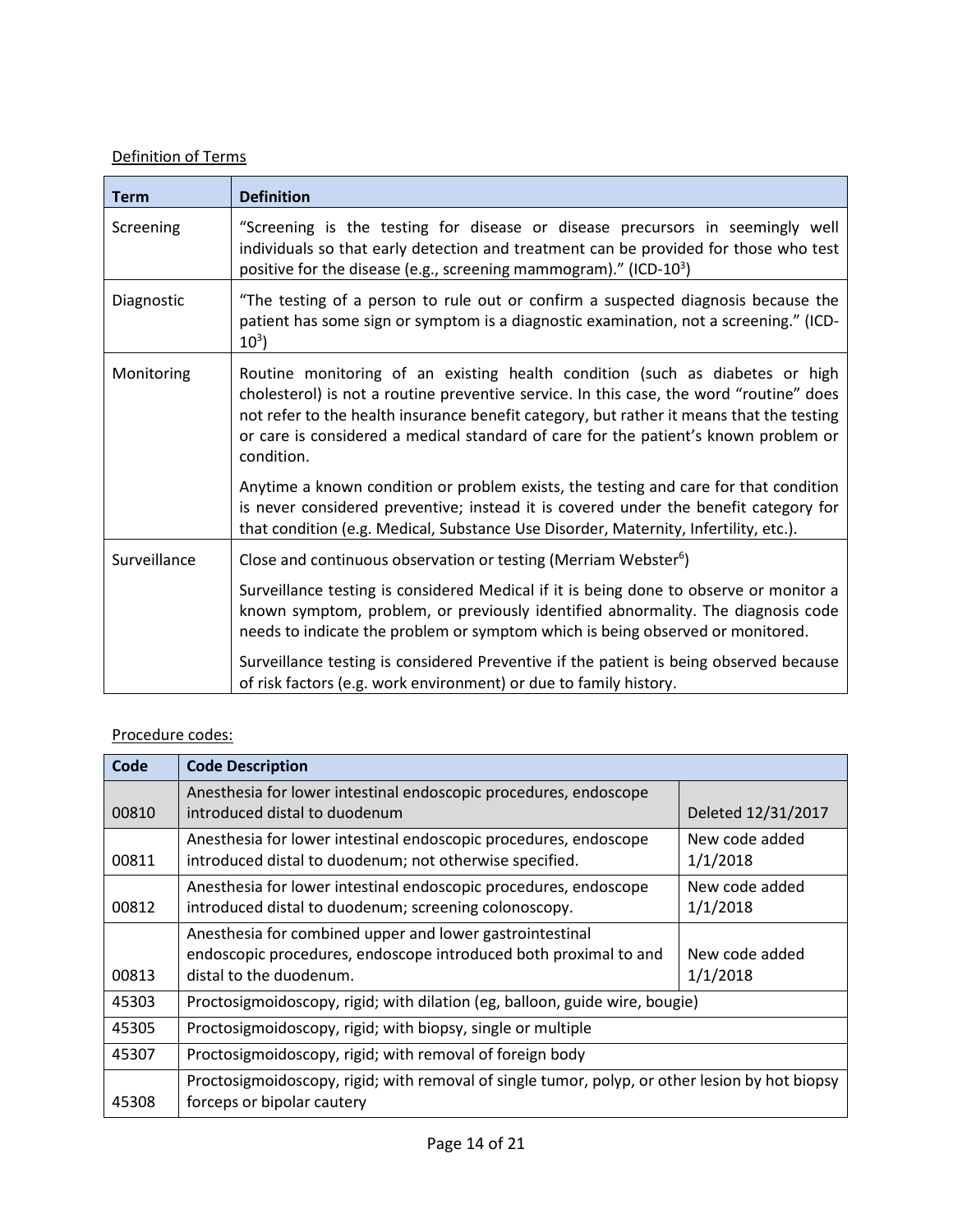| Code  | <b>Code Description</b>                                                                                                                                                                          |
|-------|--------------------------------------------------------------------------------------------------------------------------------------------------------------------------------------------------|
| 45309 | Proctosigmoidoscopy, rigid; with removal of single tumor, polyp, or other lesion by snare<br>technique                                                                                           |
| 45315 | Proctosigmoidoscopy, rigid; with removal of multiple tumors, polyps, or other lesions by hot<br>biopsy forceps, bipolar cautery or snare technique                                               |
| 45317 | Proctosigmoidoscopy, rigid; with control of bleeding (eg, injection, bipolar cautery, unipolar<br>cautery, laser, heater probe, stapler, plasma coagulator)                                      |
| 45320 | Proctosigmoidoscopy, rigid; with ablation of tumor(s), polyp(s), or other lesion(s) not<br>amenable to removal by hot biopsy forceps, bipolar cautery or snare technique (eg, laser)             |
| 45321 | Proctosigmoidoscopy, rigid; with decompression of volvulus                                                                                                                                       |
| 45327 | Proctosigmoidoscopy, rigid; with transendoscopic stent placement (includes predilation)                                                                                                          |
| 45331 | Sigmoidoscopy, flexible; with biopsy, single or multiple                                                                                                                                         |
| 45332 | Sigmoidoscopy, flexible; with removal of foreign body(s)                                                                                                                                         |
| 45333 | Sigmoidoscopy, flexible; with removal of tumor(s), polyp(s), or other lesion(s) by hot biopsy<br>forceps                                                                                         |
| 45334 | Sigmoidoscopy, flexible; with control of bleeding, any method                                                                                                                                    |
| 45335 | Sigmoidoscopy, flexible; with directed submucosal injection(s), any substance                                                                                                                    |
| 45337 | Sigmoidoscopy, flexible; with decompression (for pathologic distention) (eg, volvulus,<br>megacolon), including placement of decompression tube, when performed                                  |
| 45338 | Sigmoidoscopy, flexible; with removal of tumor(s), polyp(s), or other lesion(s) by snare<br>technique                                                                                            |
| 45339 | Sigmoidoscopy, flexible; with ablation of tumor(s), polyp(s), or other lesion(s) not amenable<br>to removal by hot biopsy forceps, bipolar cautery or snare technique                            |
| 45340 | Sigmoidoscopy, flexible; with transendoscopic balloon dilation                                                                                                                                   |
| 45341 | Sigmoidoscopy, flexible; with endoscopic ultrasound examination                                                                                                                                  |
| 45342 | Sigmoidoscopy, flexible; with transendoscopic ultrasound guided intramural or transmural<br>fine needle aspiration/biopsy(s)                                                                     |
| 45345 | Sigmoidoscopy, flexible; with transendoscopic stent placement (includes predilation)                                                                                                             |
| 45346 | Sigmoidoscopy, flexible; with ablation of tumor(s), polyp(s), or other lesion(s) (includes pre-<br>and post-dilation and guide wire passage, when performed)                                     |
| 45347 | Sigmoidoscopy, flexible; with placement of endoscopic stent (includes pre- and post-dilation<br>and guide wire passage, when performed)                                                          |
| 45349 | Sigmoidoscopy, flexible; with endoscopic mucosal resection                                                                                                                                       |
| 45350 | Sigmoidoscopy, flexible; with band ligation(s) (eg, hemorrhoids)                                                                                                                                 |
| 45355 | Colonoscopy, rigid or flexible, transabdominal via colostomy, single or multiple                                                                                                                 |
| 45378 | Colonoscopy, flexible, proximal to splenic flexure; diagnostic, with or without collection of<br>specimen(s) by brushing or washing, with or without colon decompression (separate<br>procedure) |
| 45379 | Colonoscopy, flexible, proximal to splenic flexure; with removal of foreign body                                                                                                                 |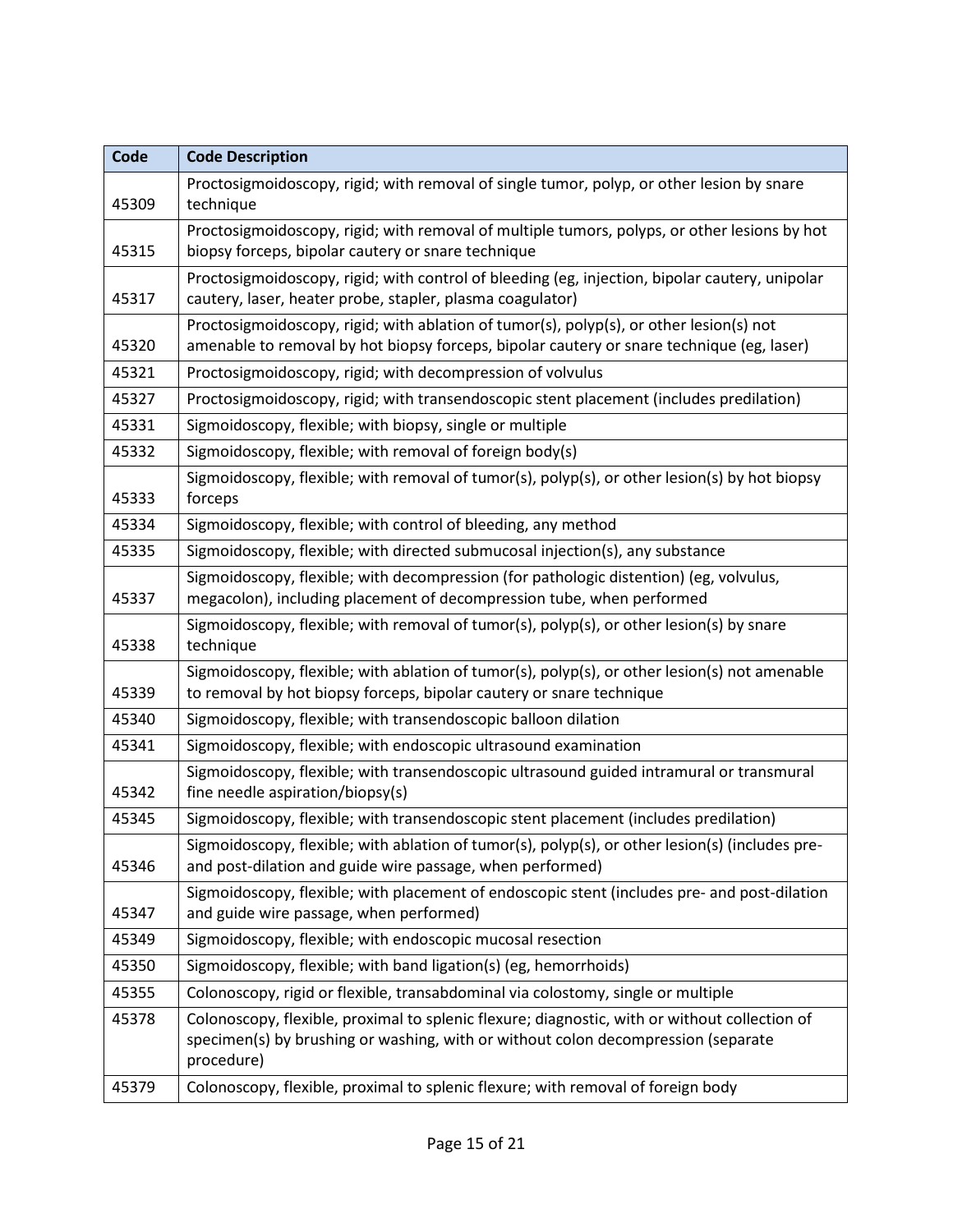| Code  | <b>Code Description</b>                                                                                                                                                                          |                                                       |
|-------|--------------------------------------------------------------------------------------------------------------------------------------------------------------------------------------------------|-------------------------------------------------------|
| 45380 | Colonoscopy, flexible, proximal to splenic flexure; with biopsy, single or multiple                                                                                                              |                                                       |
| 45381 | Colonoscopy, flexible, proximal to splenic flexure; with directed submucosal injection(s), any<br>substance                                                                                      |                                                       |
| 45382 | Colonoscopy, flexible, proximal to splenic flexure; with control of bleeding (eg, injection,<br>bipolar cautery, unipolar cautery, laser, heater probe, stapler, plasma coagulator)              |                                                       |
| 45383 | Colonoscopy, flexible, proximal to splenic flexure; with ablation of tumor(s), polyp(s), or other<br>lesion(s) not amenable to removal by hot biopsy forceps, bipolar cautery or snare technique |                                                       |
| 45384 | Colonoscopy, flexible, proximal to splenic flexure; with removal of tumor(s), polyp(s), or other<br>lesion(s) by hot biopsy forceps or bipolar cautery                                           |                                                       |
| 45385 | Colonoscopy, flexible, proximal to splenic flexure; with removal of tumor(s), polyp(s), or other<br>lesion(s) by snare technique                                                                 |                                                       |
| 45386 | Colonoscopy, flexible, proximal to splenic flexure; with dilation by balloon, 1 or more<br>strictures                                                                                            |                                                       |
| 45387 | Colonoscopy, flexible, proximal to splenic flexure; with transendoscopic stent placement<br>(includes predilation)                                                                               |                                                       |
| 45391 | Colonoscopy, flexible, proximal to splenic flexure; with endoscopic ultrasound examination                                                                                                       |                                                       |
| 45392 | Colonoscopy, flexible, proximal to splenic flexure; with transendoscopic ultrasound guided<br>intramural or transmural fine needle aspiration/biopsy(s)                                          |                                                       |
| 88305 | Level IV - Surgical pathology, gross and microscopic examination                                                                                                                                 |                                                       |
| 88342 | Immunohistochemistry (W/Tissue Immunoperoxidase), Each Antibody                                                                                                                                  |                                                       |
| 99201 | Office or other outpatient visit for the evaluation<br>and management of a new patient                                                                                                           | For dates of service $1/1/1993$ -<br>12/31/2020 only. |
|       | (level I)                                                                                                                                                                                        | Deleted for 2021 dates of service.                    |
| 99202 | Office or other outpatient visit for the evaluation and management of a new patient<br>(level II)                                                                                                |                                                       |
| 99203 | Office or other outpatient visit for the evaluation and management of a new patient<br>(level III)                                                                                               |                                                       |
| 99204 | Office or other outpatient visit for the evaluation and management of a new patient                                                                                                              |                                                       |
|       | (level IV)                                                                                                                                                                                       |                                                       |
| 99205 | Office or other outpatient visit for the evaluation and management of a new patient                                                                                                              |                                                       |
|       | (level V)                                                                                                                                                                                        |                                                       |
| 99211 | Office or other outpatient visit for the evaluation and management of an established patient<br>(level I)                                                                                        |                                                       |
| 99212 | Office or other outpatient visit for the evaluation and management of an established patient                                                                                                     |                                                       |
|       | (level II)                                                                                                                                                                                       |                                                       |
| 99213 | Office or other outpatient visit for the evaluation and management of an established patient                                                                                                     |                                                       |
|       | (level III)                                                                                                                                                                                      |                                                       |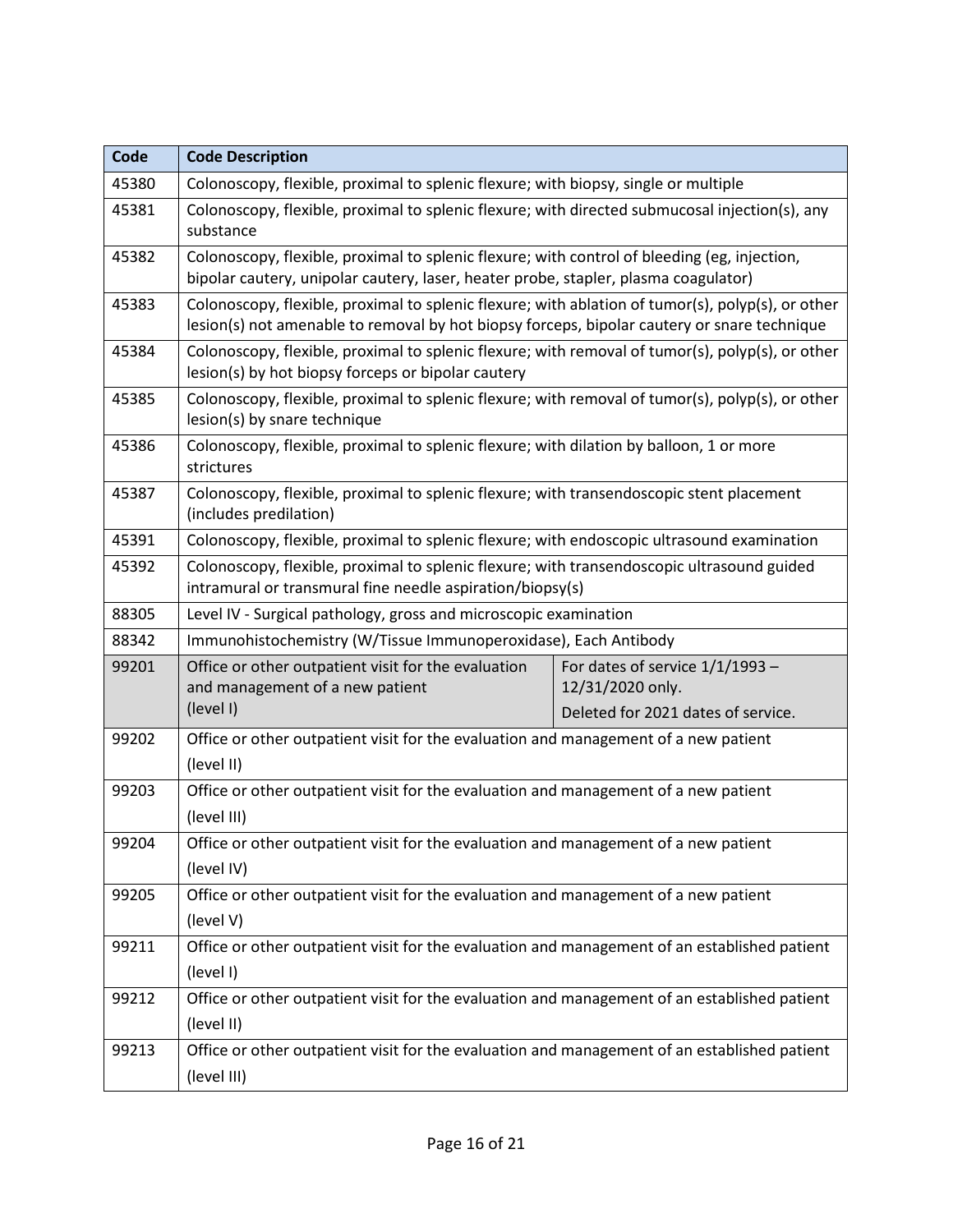| Code  | <b>Code Description</b>                                                                      |
|-------|----------------------------------------------------------------------------------------------|
| 99214 | Office or other outpatient visit for the evaluation and management of an established patient |
|       | (level IV)                                                                                   |
| 99215 | Office or other outpatient visit for the evaluation and management of an established patient |
|       | (level V)                                                                                    |
| 99241 | Office consultation for a new or established patient                                         |
|       | (level I)                                                                                    |
| 99242 | Office consultation for a new or established patient                                         |
|       | (level II)                                                                                   |
| 99243 | Office consultation for a new or established patient                                         |
|       | (level III)                                                                                  |
| 99244 | Office consultation for a new or established patient                                         |
|       | (level IV)                                                                                   |
| 99245 | Office consultation for a new or established patient                                         |
|       | (level V)                                                                                    |
| G0104 | Colorectal cancer screening; flexible sigmoidoscopy                                          |
| G0105 | Colorectal cancer screening; colonoscopy on individual at high risk                          |
| G0106 | Colorectal cancer screening; alternative to G0104, screening sigmoidoscopy, barium enema     |
| G0120 | Colorectal cancer screening; alternative to G0105, screening colonoscopy, barium enema       |
| G0121 | Colorectal cancer screening; colonoscopy on individual not meeting criteria for high risk    |
|       | Colorectal cancer screening; fecal occult blood test, immunoassay, 1-3 simultaneous          |
| G0328 | determinations                                                                               |
| S0285 | Colonoscopy consultation performed prior to a screening colonoscopy procedure                |

# Modifier Definitions:

| <b>Modifier</b> | <b>Modifier Definition</b>                                                                                                                                                                                                                                                                                                                                                                                                                                                          |
|-----------------|-------------------------------------------------------------------------------------------------------------------------------------------------------------------------------------------------------------------------------------------------------------------------------------------------------------------------------------------------------------------------------------------------------------------------------------------------------------------------------------|
| Modifier 33     | Preventive Services: When the primary purpose of the service is the delivery of an<br>evidence based service in accordance with a US Preventive Services Task Force A or B<br>rating in effect and other preventive services identified in preventive services mandates<br>(legislative or regulatory), the service may be identified by adding 33 to the procedure.<br>For separately reported services specifically identified as preventive, the modifier<br>should not be used. |
| Modifier PT     | Colorectal cancer screening test; converted to diagnostic test or other procedure                                                                                                                                                                                                                                                                                                                                                                                                   |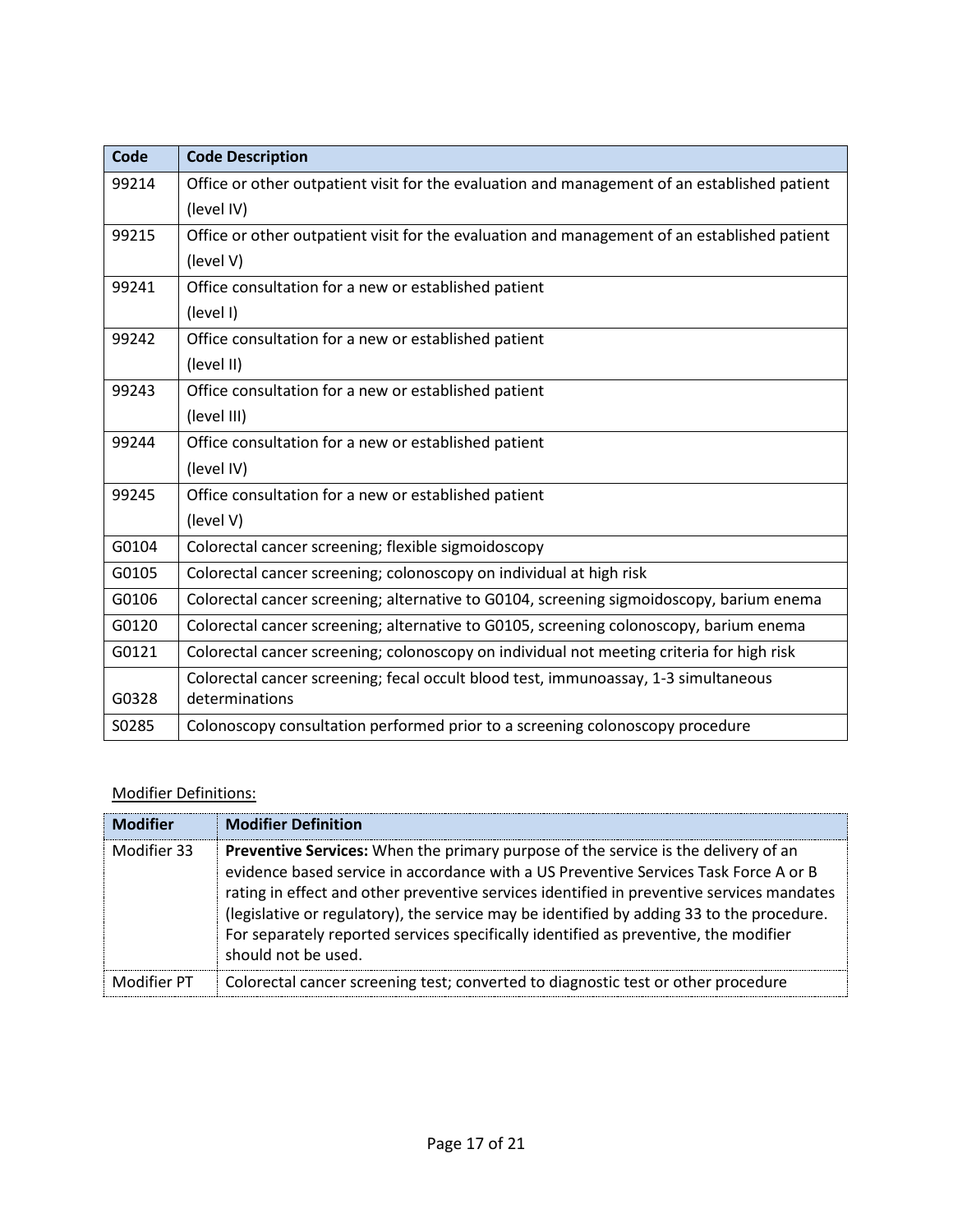### Diagnosis codes (ICD-10):

| Code    | <b>Code Description</b>                                                                |
|---------|----------------------------------------------------------------------------------------|
| K63.5   | Polyp of colon                                                                         |
| Z01.818 | Encounter for other preprocedural examination                                          |
| 712.11  | Encounter for screening for malignant neoplasm of colon                                |
|         | Z86.004 Personal history of in-situ neoplasm of other and unspecified digestive organs |

# **Coding Guidelines**

The quotes provided here represent some significant coding guidelines relevant to the topics covered in this policy. It is impossible to provide comprehensive quotes of all applicable coding and billing guidelines. The billing office is expected to refer directly to the relevant guidelines and apply them in the coding and submission of claims.

"Screening is the testing for disease or disease precursors in seemingly well individuals so that early detection and treatment can be provided for those who test positive for the disease (e.g., screening mammogram).

The testing of a person to rule out or confirm a suspected diagnosis because the patient has some sign or symptom is a diagnostic examination, not a screening. In these cases, the sign or symptom [diagnosis code] is used [on the claim] to explain the reason for the test.

A screening code may be a first-listed code if the reason for the visit is specifically the screening exam…

Should a condition be discovered during the screening then the code for the condition may be assigned as an additional diagnosis.

The Z code indicates that a screening exam is planned. A procedure code is required to confirm that the screening was performed." (ICD-10<sup>3</sup>)

"For outpatient encounters for diagnostic tests that have been interpreted by a physician, and the final report is available at the time of coding, code any confirmed or definitive diagnosis(es) documented in the interpretation. Do not code related signs and symptoms as additional diagnoses.

Please note: This differs from the coding practice in the hospital inpatient setting regarding abnormal findings on test results." (ICD-10<sup>4</sup>)

"Do not report 99143 – 99145 in conjunction with codes listed in Appendix G. Do not report 99148 – 99150 in conjunction with codes listed in Appendix G when performed in the nonfacility setting." (AMA<sup>5</sup>)

"When a second physician or other qualified health care professional other than the health care professional performing the diagnostic or therapeutic services provides moderate sedation in the facility setting (eg, hospital, outpatient hospital/ambulatory surgery center, skilled nursing facility) for the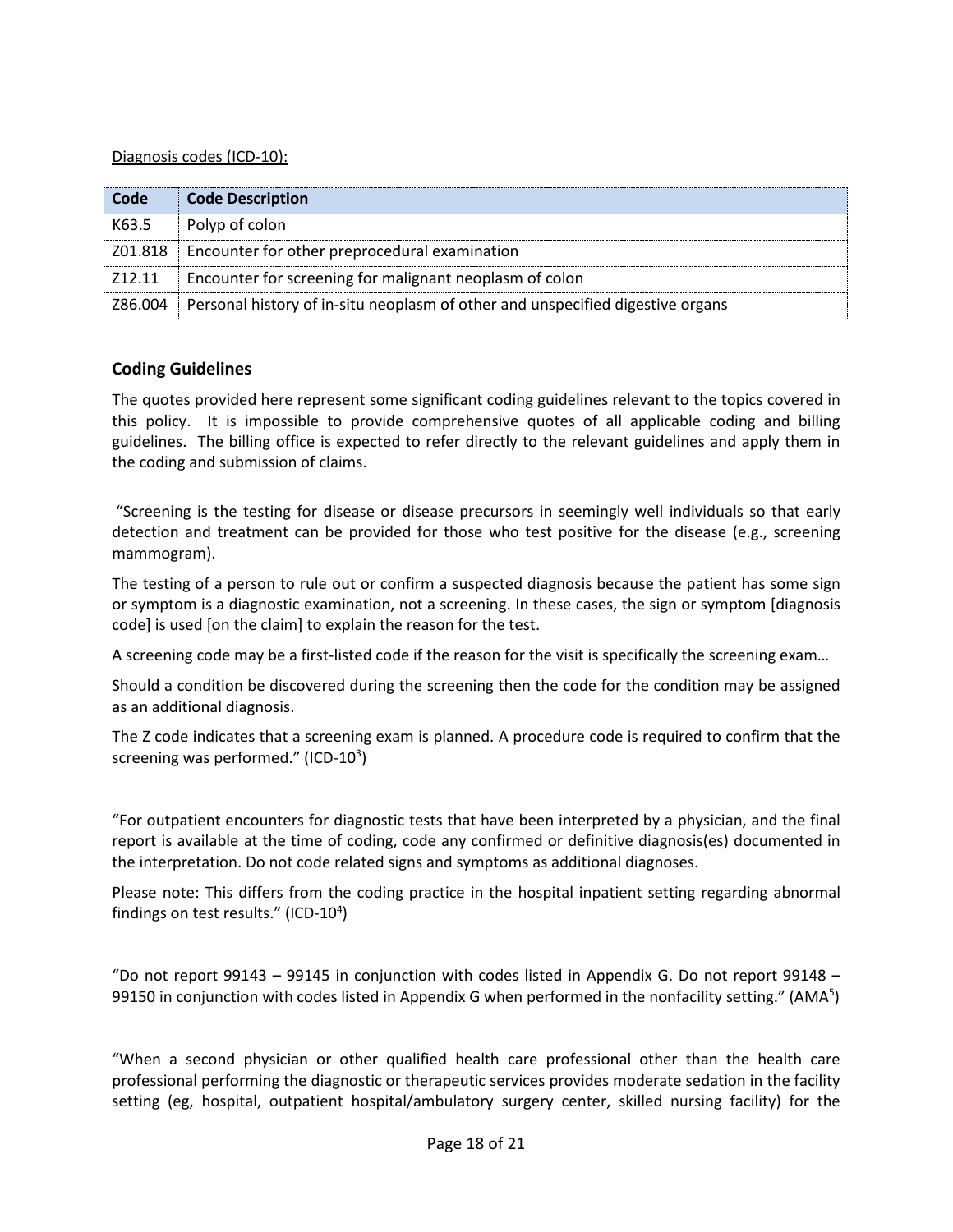procedures listed in Appendix G, the second physician or other qualified health care professional reports 99148 – 99150. However, for the circumstance in which these services are performed by the second physician or other qualified health care professional in the nonfacility setting (eg, office, freestanding imaging center), codes 99148 – 99150 are not reported." (AMA<sup>5</sup>)

# **Cross References**

- A. "Preventive Services versus Diagnostic and/or Medical Services." Moda Health Reimbursement Policy Manual, RPM037.
- B. Moda Health's Medical criteria "Anesthesia for Routine Gastrointestinal Endoscopic Procedures."
- C. "Clinic Services In the Hospital Outpatient Setting." Moda Health Reimbursement Policy Manual, RPM061.
- D. "Modifiers GA, GX, GY, and GZ." Moda Health Reimbursement Policy Manual, RPM036.

# **References & Resources**

- 1. "FAQs About Affordable Care Act Implementation (Part XXIX) And Mental Health Parity Implementation." *United States Department of Labor*. October 23, 2015. December 1, 2015. < http://www.dol.gov/ebsa/faqs/faq-aca29.html >.
- 2. "Colorectal Cancer: Screening." *United States Preventive Services Task Force.* October 2008: December 16, 2015. <http://www.uspreventiveservicestaskforce.org/Page/Document/UpdateSummaryFinal/colorec tal-cancer-screening > .
- 3. "Screening." *ICD-10-CM Official Guidelines for Coding and Reporting 2016.* Section IV.K.
- 4. "Patients receiving diagnostic services only." *ICD-10-CM Official Guidelines for Coding and Reporting 2016.* Section I.C.21.c.5).
- 5. American Medical Association. "Moderate (Conscious) Sedation." *Current Procedural Terminology (CPT), Professional Edition*. Chicago: AMA Press.
- 6. Merriam Webster. Online Medical Dictionary. [http://www.merriam-webster.com](http://www.merriam-webster.com/) .
- 7. CMS. "Medicare Preventive Services Quick Reference Chart." ICN MLN006559 August 2020; last accessed November 30, 2020. [https://www.cms.gov/Medicare/Prevention/PrevntionGenInfo/medicare-preventive](https://www.cms.gov/Medicare/Prevention/PrevntionGenInfo/medicare-preventive-services/MPS-QuickReferenceChart-1.html)[services/MPS-QuickReferenceChart-1.html](https://www.cms.gov/Medicare/Prevention/PrevntionGenInfo/medicare-preventive-services/MPS-QuickReferenceChart-1.html)
- 8. CMS. "Colorectal Cancer Screening." *Medicare Claims Processing Manual* (Pub. 100-4). Chapter 18 – Preventive and Screening Services, §60.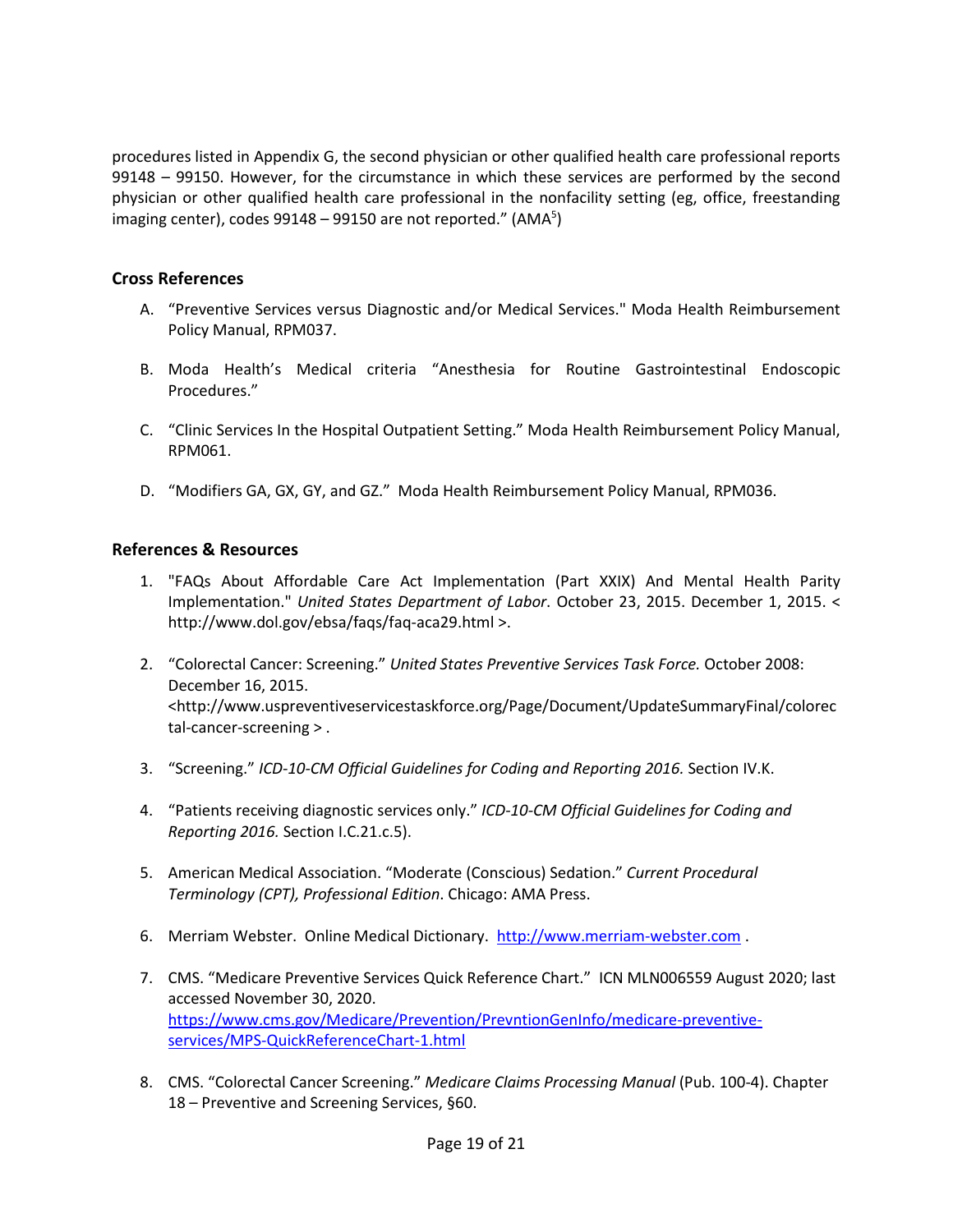- 9. CMS. "Colorectal Cancer Screening Tests: Conditions for and Limitations on Coverage." Electronic Code of Federal Regulations. Title 42, Chapter IV, Subchapter B, Part 410, Subpart B, §410.37. Last accessed 1/5/2021 <https://www.ecfr.gov/cgi-bin/textidx?SID=c9e8c54ace3ce0636691c04e54ddc95d&mc=true&node=se42.2.410\_137&rgn=div8>.
- 10. Moda Health. "Family History." Moda Health Medical Claims Review Committee. Medical Claims Review Committee July 26, 2006 Approved Minutes Follow-up item # 4), Compliance position.
- 11. CMS. "Colorectal Cancer Screening Tests." *Medicare National Coverage Determinations Manual* (Pub. 100-3). Chapter 1, Part 4 – Coverage Determinations, §210.3.

# **Background Information**

For Commercial plans, the Patient Protection and Affordable Care Act (PPACA) provides coverage for preventive screening for colorectal cancer using fecal occult blood testing, sigmoidoscopy, or colonoscopy in adults, in accordance with the US Preventive Services Task Force A or B rated recommendations. In addition, in October 2015 the United States Department of Labor issued clarification that related ancillary services are also to be covered at the preventive services benefit level.

For Medicare Advantage plans, the Medicare Benefit Policy Manual, Chapter 15, and the Medicare National Coverage Determinations (NCD) Manual, Chapter 1, Section 210.3 address coverage requirements and effective dates of colorectal cancer screening services. For a summary of the most up-to-date information, please see: [Preventive Services Chart | Medicare Learning Network® | ICN](https://www.cms.gov/Medicare/Prevention/PrevntionGenInfo/medicare-preventive-services/MPS-QuickReferenceChart-1.html#COLO_CAN)  [MLN006559 December 2020 \(cms.gov\)](https://www.cms.gov/Medicare/Prevention/PrevntionGenInfo/medicare-preventive-services/MPS-QuickReferenceChart-1.html#COLO_CAN) .

#### **IMPORTANT STATEMENT**

The purpose of this Reimbursement Policy is to document Moda Health's payment guidelines for those services covered by a member's medical benefit plan. Healthcare providers (facilities, physicians and other professionals) are expected to exercise independent medical judgment in providing care to members. Moda Health Reimbursement Policy is not intended to impact care decisions or medical practice.

Providers are responsible for accurately, completely, and legibly documenting the services performed. Billed codes shall be fully supported in the medical record and/or office notes. Providers are expected to submit claims for services rendered using valid codes from HIPAA-approved code sets. Claims are to be coded appropriately according to industry standard coding guidelines (including but not limited to UB Editor, AMA, CPT, CPT Assistant, HCPCS, DRG guidelines, CMS' National Correct Coding Initiative [CCI] Policy Manual, CCI table edits and other CMS guidelines).

Benefit determinations will be based on the member's medical benefit plan. Should there be any conflicts between the Moda Health Reimbursement Policy and the member's medical benefit plan, the member's medical benefit plan will prevail. Fee determinations will be based on the applicable provider fee schedule, whether out of network or participating provider's agreement, and Moda Health Reimbursement Policy.